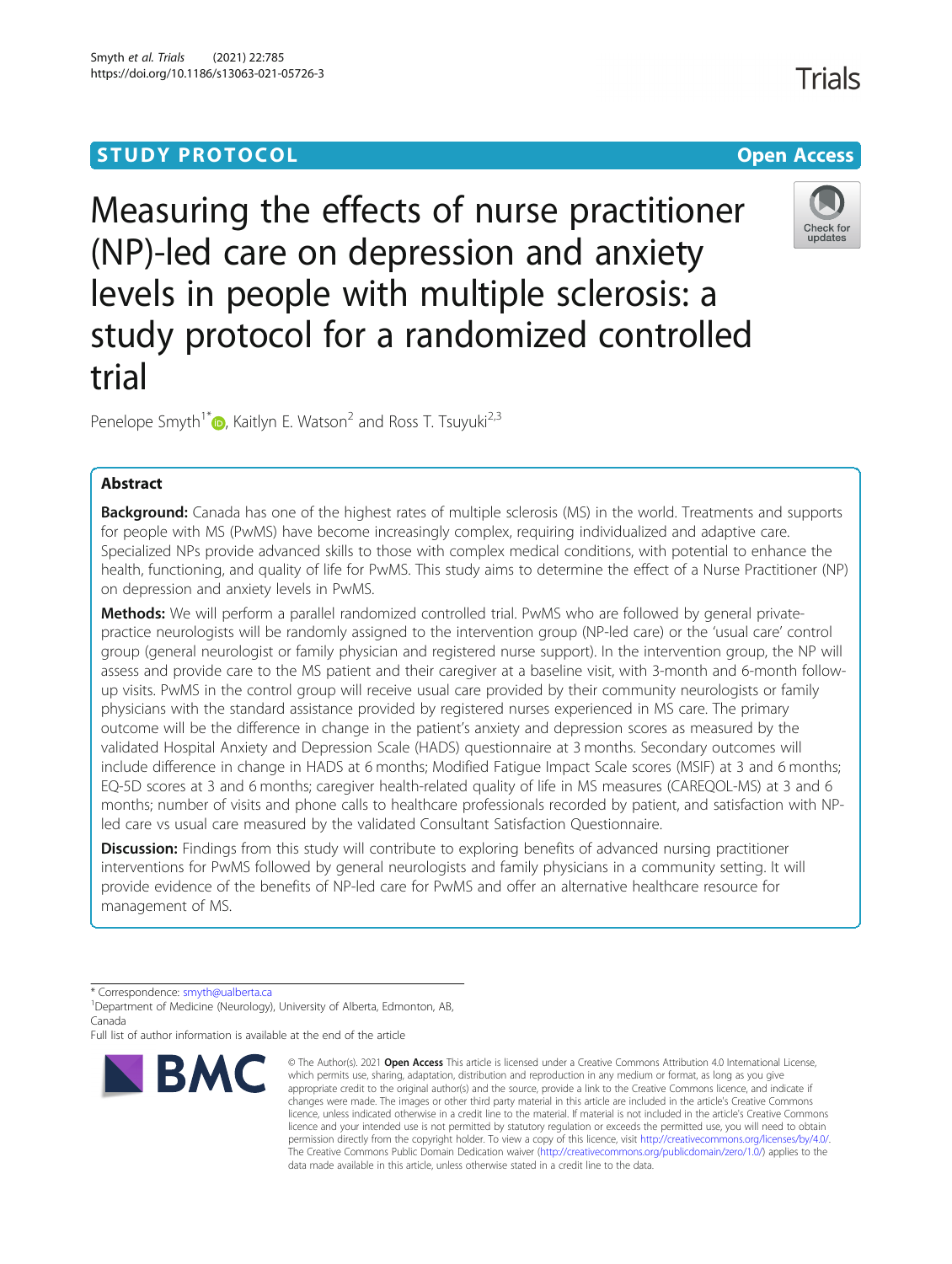Trial registration: [ClinicalTrials.gov](http://clinicaltrials.gov) [Pro00069595.](mailto:Pro00069595) Retrospectively registered on June 26, 2020. Protocol version: January 2017, version 1.

Keywords: Multiple sclerosis, Depression, Anxiety, Nurse practitioner, Patient satisfaction, Healthcare delivery, HADS

#### **Background**

Multiple sclerosis (MS) is the leading cause of nontraumatic disability in young adults  $[1-4]$  $[1-4]$  $[1-4]$ . It is most commonly diagnosed in people between the ages of 15 and 40, with visible symptoms such as walking difficulties, balance, coordination, and double vision, in addition to unseen symptoms such as fatigue, cognitive issues, depression, anxiety, and pain. These symptoms usually progress over a lifetime, accumulating disability that limits functioning [\[5](#page-13-0)–[10\]](#page-13-0). Canada has one of the highest prevalence of MS in the world [[1,](#page-13-0) [2\]](#page-13-0), with Alberta having the highest rate of MS in Canada (340/100,000 population) [[5\]](#page-13-0). Since MS onset most often occurs in early adulthood  $[4, 6, 7]$  $[4, 6, 7]$  $[4, 6, 7]$  $[4, 6, 7]$  $[4, 6, 7]$  $[4, 6, 7]$ , persisting and progressing throughout people's lives, it becomes important for healthcare systems to address and adapt to their individual needs, and to keep people with MS (PwMS) as functional as possible [\[4](#page-13-0), [5](#page-13-0), [10](#page-13-0), [11](#page-13-0)].

The global approach to treating and supporting PwMS has become multidisciplinary, multi-pronged, and increasingly complex, as MS impacts a person's physical, psychological, and social well-being [\[12](#page-13-0)]. There is strong evidence that PwMS prefer multidisciplinary care [\[13](#page-13-0)], similarly viewed as essential by international MS experts [[4,](#page-13-0) [14](#page-13-0)]. Since every individual's experience of having MS is unique, the education, treatments (symptomatic and disease-modifying therapies), and counseling provided should be tailored and personalized, adapting as their MS advances [\[13](#page-13-0)]. The resources (e.g. education, counseling, support, care) provided to PwMS should also evolve and change as a person's MS progresses and their needs change [\[15](#page-13-0)]. However, despite this recognition for multidisciplinary and personalized care, healthcare and patient outcomes for PwMS in the twenty-first century has not advanced [[3\]](#page-13-0). Multiple studies have reported a number of unmet care needs for PwMS: these areas include healthcare delivery [\[15](#page-13-0)–[17\]](#page-13-0), education, counseling, psychological support [[18](#page-13-0), [19](#page-13-0)], and in support provided to their informal caregivers [[19](#page-13-0)–[21\]](#page-13-0). In 2020, a study of over 1000 PwMS found a correlation between those that had a high level of unmet health and social care needs and lower health-related quality of life [[22](#page-13-0)]. They also identified that all the domains of the Euro Quality of Life Measurement (EQ5D) were important in measuring quality of life for PwMS. The EQ5D quality of life measure is commonly used in the MS population [[23\]](#page-13-0). The EQ5D-3 L includes the five dimensions: mobility, selfcare, usual activities, pain/discomfort, and anxiety/

depression and each dimension has 3 levels: no problems, some problems, and extreme problems [[24](#page-13-0)]. Quality of life assessments are important measures in studies in multiple sclerosis since there is no cure for MS and because management and interventions in MS are symptomatic, disease modifying in attempting to stabilize progression, and rehabilitation-related [[23\]](#page-13-0). PwMS have reported lower quality of life compared to the general population, even in those with mild disability [[25](#page-13-0)–[30](#page-13-0)].

Depression has been identified as one of the most important factors determining quality of life for PwMS [[31](#page-13-0)–[35](#page-13-0)]. A recently published systematic review and meta-analysis around the prevalence of depression and anxiety in PwMS, reported prevalence of depression and anxiety to range from 14 to 54%, estimating the pooled mean prevalence of depression to be 30.5% (95% CI 26.3–35.1%), and to be 22.1% for anxiety (95% CI 15.2– 31.0%) [\[36\]](#page-13-0). Included studies reported mixed findings about whether the degree of MS disability correlates with the presence of depression and anxiety [\[36](#page-13-0)]. One study concluded that people with progressive MS may be more likely to experience depression compared to those with relapsing remitting MS [[37\]](#page-13-0); however, another study reported less tendency for people with primary progressive MS to have depression compared to other types of MS [\[38\]](#page-13-0), and multiple researchers have reported the presence of depression in PwMS to be independent of disease course or level of disability [[36,](#page-13-0) [39](#page-13-0)– [41\]](#page-14-0). Thus, depression and anxiety are highly prevalent in PwMS, significantly affect quality of life for PwMS, and are often present beyond physical disability [[41\]](#page-14-0), reported to be common even at the time of MS diagnosis, and possibly increase with the duration of living with MS. [\[41,](#page-14-0) [42\]](#page-14-0) One prospective observational study of functioning and use of healthcare services by PwMS with or without depression reported that those with depression but milder overall disability tended to use more healthcare services than those without depression [\[43](#page-14-0)]. Both depression and anxiety have been identified as important comorbidities for PwMS, linked to other MS symptoms such as fatigue, and associated with decreased adherence to taking disease-modifying therapies [\[44](#page-14-0)]. The presence of psychiatric comorbidities such as depression and anxiety has been associated with increased risk of mortality and suicide [\[29](#page-13-0)]. However, despite the high prevalence, one study of clinical and administrative data for 859 PwMS found that diagnoses of depression and anxiety are underdiagnosed in PwMS: one-third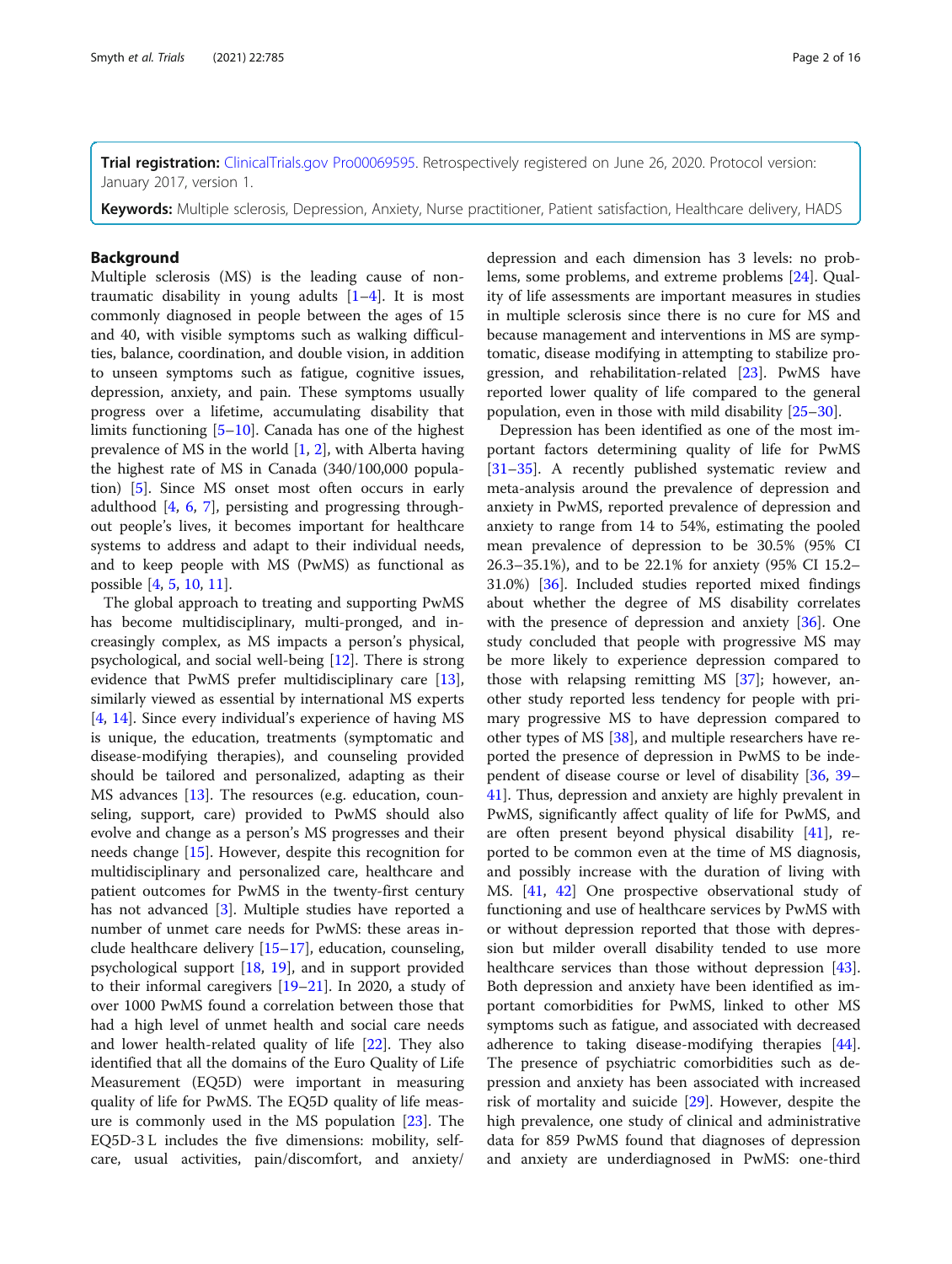with current symptoms of depression and two-thirds with current symptoms of anxiety were not correctly diagnosed as having these conditions [\[28\]](#page-13-0). This was supported by another set of researchers who found that even when 85% of PwMS were treated for depression, many still struggled with symptomatic depression, leading the authors to conclude that their depression was undertreated [\[45](#page-14-0)].

Depression and anxiety treatments for PwMS include antidepressant/anti-anxiety medication, counseling, increased psychosocial supports, cognitive behavioural therapy, self-management strategies, and referrals to psychologists, therapists, and psychiatrists [\[30,](#page-13-0) [46](#page-14-0)–[49](#page-14-0)]. The meta-analysis of interventions for depression in PwMS concluded that both pharmacologic and psychologic interventions for depression were effective in PwMS, but that the data was insufficient around anxiety to definitively determine the efficacy of anxiety treatment strategies [\[47\]](#page-14-0). Another meta-analysis of the effects of clinical interventions upon health-related quality of life measures in MS in 2012 reported that psychological interventions to improve mood in MS had the highest effect upon quality of life amongst clinical interventions [[30\]](#page-13-0). A more recent systematic review in 2017 explored all self-management strategies for PwMS to manage depression, anxiety, and quality of life, concluding that there appears to be efficacy, but that more evaluation is needed to fully conclude the efficacy of these types of interventions [\[49](#page-14-0)]. Pharmacologic and non-pharmacologic approaches to depression and anxiety, counseling, psychosocial support, in addition to referrals to psychologists and psychiatrists, coordination of care, and patient education fit within the scope of NP approaches to MS care [[50](#page-14-0)–[54](#page-14-0)].

In northern Alberta, Canada, private-practice, community general neurologists and family physicians provide care to approximately 2000 PwMS outside of a tertiary multidisciplinary clinic setting with a wide catchment area extending across Central and Northern Alberta, Northern BC, Saskatchewan, and Northwest Territories. It is challenging for general neurologists and family physicians to balance care of PwMS with the pressures of busy office practices in a fee-for-service setting [[14](#page-13-0), [55](#page-14-0), [56\]](#page-14-0). Thus, it is important to look at look at ways to enhance care of PwMS through multidisciplinary teams containing MS specialized nurses, especially nurse practitioners who practice with increased autonomy and expertise [\[14,](#page-13-0) [56\]](#page-14-0).

A 2020 integrative review identified three key themes required of the role for MS specialized nurses: (1) longitudinal care co-coordinator; (2) care provider; and (3) expert resource [\[51](#page-14-0)]. In an audit questionnaire conducted in 2013, 83% of PwMS indicated that they preferred contacting the MS specialized nurse above other health professionals as they felt the MS nurse understood their specific condition better than their other healthcare professionals, such as their family doctor, neurologist, physiotherapist, occupational therapist, or other [\[57](#page-14-0)]. It has been suggested nurse practitioners (NPs) with their expertise in chronic disease management are well-placed to provide comprehensive care to PwMS [\[52](#page-14-0)–[54\]](#page-14-0). In addition, having NPs to enhance the multidisciplinary team could potentially provide healthcare cost-savings: in the USA, NP-led care was reported to be cost-saving of 11–29% in comparison to physicianled care [\[58](#page-14-0), [59](#page-14-0)]. This was supported by a systematic review looking at the cost-effectiveness of nurse practitioners in both primary and specialized ambulatory care, including eleven trials [[60\]](#page-14-0). They found that while nurse practitioners demonstrated equivalent or better patient outcomes in the primary care setting. There were fewer studies for the specialized ambulatory care setting: NP care in the specialized ambulatory care setting was similarly demonstrated to be more cost-effective, but with too few studies to make concrete conclusions [\[60](#page-14-0)].

As noted by the systematic review in 2015, there have been only a handful of randomized controlled trials comparing NP-led care vs usual care for people with chronic diseases, with different models: in the primary care setting; in the specialized setting instead of physician specialists, but backed up by specialist physician support when needed; and as an add-on to a physician specialist in a multidisciplinary setting [[60](#page-14-0)]. The few studies adding an NP into the specialized setting, either delivering care instead of the specialist physician (still backed up by specialist physicians when needed), or as an overall add-on to the multidisciplinary specialty teams, did show improved patient outcomes. One study directly compared NP care to dermatologist care for children with eczema  $[61, 62]$  $[61, 62]$  $[61, 62]$  $[61, 62]$ . In this study, the NP independently evaluated children with eczema, wrote prescriptions and approached the dermatologist for support as needed. NP care was determined to be equivalent to that from the dermatologist in decreased symptoms and improved quality of life in addition to higher parent satisfaction [\[61](#page-14-0), [62](#page-14-0)]. A second randomized trial compared NP to gastroenterologists in performing screening colonoscopies [\[63](#page-14-0)]. Again, the NP had access to a gastroenterologist for support, but worked independently. NP care resulted in better adenoma and cancer detection and higher patient satisfaction scores [[63](#page-14-0)]. There were five superiority trials included in the review, where an NP was added to what was considered usual care (physicianprovided care) [[64](#page-14-0)–[70](#page-14-0)]. Specialty areas included multidisciplinary care for lipid control and coronary heart disease  $[64, 65]$  $[64, 65]$  $[64, 65]$  $[64, 65]$  $[64, 65]$ , type II DM management  $[66]$  $[66]$ , hypertension and diabetes management within a tertiary hospital setting [[67\]](#page-14-0), and for patients with medically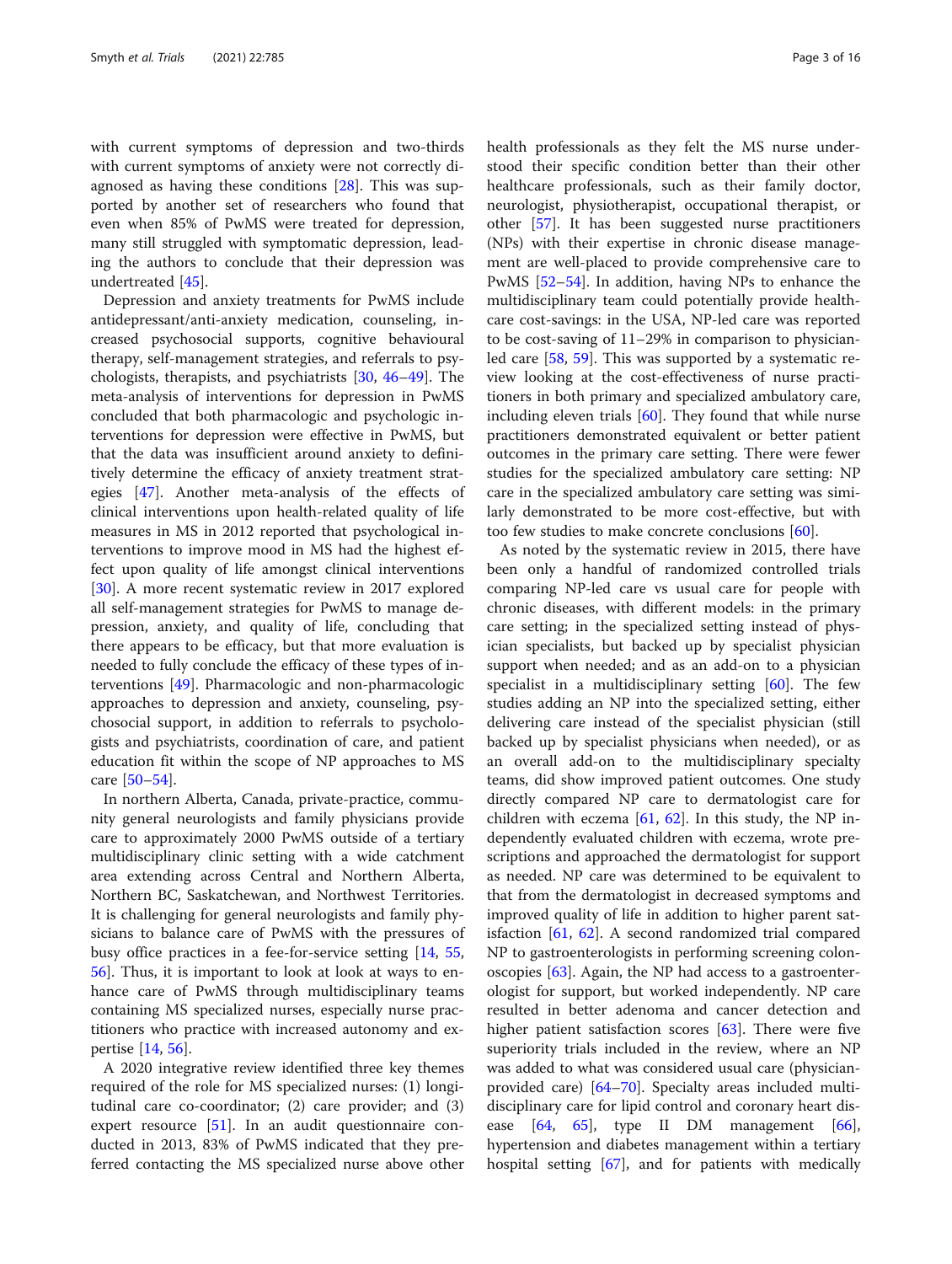unexplained symptoms and a previously high utilization of primary care services [[68](#page-14-0)–[70](#page-14-0)]. Another randomized controlled trial allocated people with Parkinson's disease to an intervention group (consisting of a movement disorders specialist, specialized Parkinson's disease nurses, and a social worker) or a control group (comprised of care from general neurologists) for an 8-month intervention period showed that those people with Parkinson's disease in the intervention group reported improved quality of life as compared to those participants looked after by general neurologists. In this study, usual care was determined by the general neurologist with no standard approach to the frequency of visits or other interventions. The researchers acknowledged limitations in study design, including the inclusion of a movement disorders physician specialist to the intervention team delivering patient care, the possibility of more neurological services being provided to the intervention group as compared to the control group, and not being able to know which services were offered to those in the control group. However, those in the multidisciplinary specialty team intervention reported better Parkinson's measurement outcomes compared to those in the control group [[71\]](#page-14-0). Finally, Broderick and colleagues examined NP delivery of pain coping skills in optimizing management strategies for people living with chronic pain [\[72\]](#page-14-0). They found that those who had received the intervention of NP delivered pain coping skills reported better pain control, coping, and use of pain medication. However, it is unclear as to whether the involvement of the NP or the learning of the pain coping skills led to improved pain measure outcomes [\[72](#page-14-0)].

This randomized control trial (RCT) design is similar to a protocol which studied the impact of NP-led care for people with atrial fibrillation, designed by Smigorowsky et al. [\[73](#page-14-0)] The RCT protocol written by Smigorowsky et al. used a similar design as this RCT with validated objective patient-reported outcome surveys, in addition to using the same consultant satisfaction survey as an outcome. The study by Smigorowsky et al. was carried out within the same Alberta Health Services clinical setting, with an intervention design established as acceptable to the Alberta Health Services clinical administrative managers, to the same overall type of patient population in terms of demographics, with the same mix of rural and urban backgrounds [\[73](#page-14-0)].

Usual care by general community neurologists in the current northern Alberta setting consists of variable visits and phone calls to the family physicians and the general neurologist's office, with access to rehabilitation services and therapies, as determined by the general neurologist or family physician. In 'usual care', family physicians and general neurologists do not have ready or extensive access to MS specialized nurses, for counseling of PwMS about diagnosis, coping strategies, relapse identification and treatment, and education on symptoms of MS and disease-modifying therapies. At the time of this study, some general neurologists in the greater Edmonton area do have the option of having registered nurses aid their clinic on a designated day per week, with limited scope of practice in rooming PwMS, checking their medications, and aiding in disease-modifying therapy initiation and renewals. In contrast, NPs perform independent holistic approach to PwMS, counseling, education around coping strategies, diseasemodifying therapies and side effect management, identification of MS symptoms such as depression and anxiety, with independent prescription of symptomatic medications such as antidepressants, independent ordering of investigations such as bladder function, and independent referrals to psychologists, home care resources, social workers, and rehabilitation programs [[54\]](#page-14-0). There is an established specialized NP in the tertiary MS clinic in Edmonton that performs independent assessment of PwMS, prescribing of symptomatic medications, identification and treatment of relapses, referrals to homecare services, urologists, rehabilitation, social workers, and for psychologist support in addition to referral to group cognitive behavioural therapy classes. The NP undertakes comprehensive one-on-one and group education around disease-modifying therapies, coping strategies with MS, lifestyle strategies, and symptomatic selfmanagement strategies, as identified in this publication around the role of MS specialized NPs [[51\]](#page-14-0). MS specialist neurologists in the tertiary MS clinic are accessible to the MS NP for support and questions. In the current 'usual care' setting, community general neurologists and family physicians do not have access to a similar specialized MS NP.

Our research question is to evaluate whether the addon care by a NP is superior for PwMS compared to their usual medical care in a generalist medical setting of general neurologist and/or family physicians. This study aims to evaluate the add-on effects of NP-led care for PwMS on their depression and anxiety levels compared to 'usual care' (community neurologists' care or family physician). We hypothesize that PwMS whose care is managed by an NP would have less depression and anxiety from baseline (as measured by the Hospital Anxiety and Depression Scale—HADS) at 3 months [\[47,](#page-14-0) [74](#page-14-0)–[76](#page-14-0)]. The objectives of this study are

- 1. To evaluate the add-on effects of NP-led care for PwMS on their depression and anxiety levels at 3, 6, and 12 months compared to 'usual care',
- 2. To measure quality of life for PwMS and their caregivers and fatigue levels,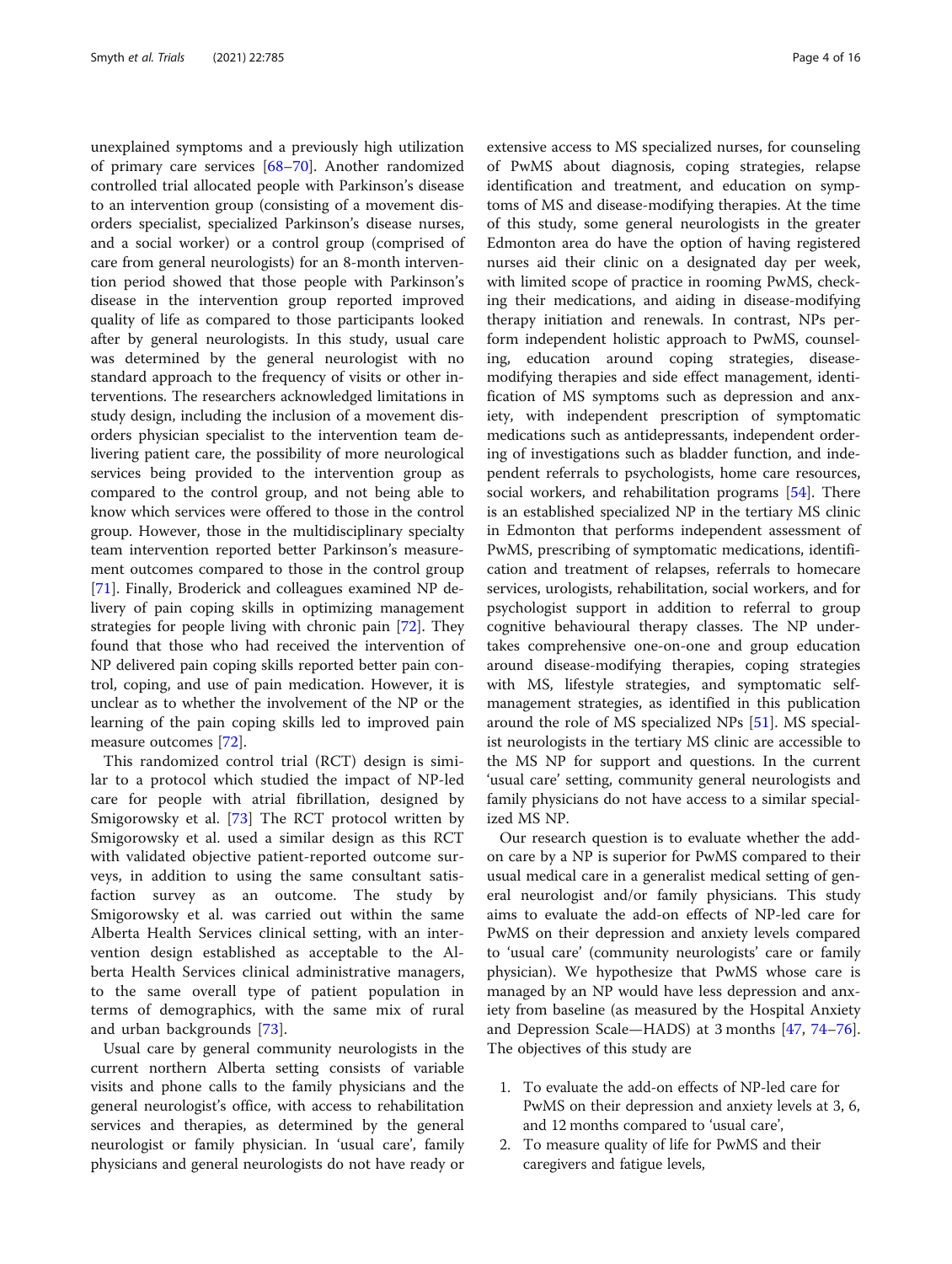- 3. To evaluate the number of outpatient healthcare visits and phone calls, and
- 4. To measure patients' satisfaction of the care provided in both groups.

### Methods

This study has been designed as a parallel RCT with two equal-sized groups (see Fig. 1). We used the SPIRIT reporting guidelines; please see the Additional file [1](#page-12-0) for the SPIRIT checklist [[77\]](#page-14-0). Figure 1 outlines the study protocol procedure and Table [1](#page-5-0) provides the study timeline, as per SPIRIT guidelines [\[77](#page-14-0)]. Participants will be randomized to the add-on nurse practitioner-led care (NP-led care arm) as the intervention arm of the study over a 6-month period vs their usual medical care comprising the control arm (usual care arm), consisting of their community neurologist and/or family physician and registered nurse (RN). Usual care will vary amongst community neurologists' practice, but typically involves annual visit.

#### Study setting

The RCT will be conducted in a distributed, outreach model, in the offices of seven community neurologists who follow PwMS as a part of their general neurology private practices, with the NP based in the multidisciplinary, tertiary MS clinic at the University of Alberta Hospital, Canada. The NP will provide outreach support to the community neurologists' offices, seeing patients within their private office settings, based on referral from the community neurologists. Family physicians will be able to refer their PwMS directly to the NP, if they are not followed by any neurologist, through the already established MS clinic referral process.

#### Population (inclusion/exclusion criteria)

All adult PwMS who are thought to potentially benefit from NP involvement in their care will be referred to the NP by community neurologists or family physicians and assessed for eligibility and informed consent. Informal caregivers (defined as a partner or close friend who

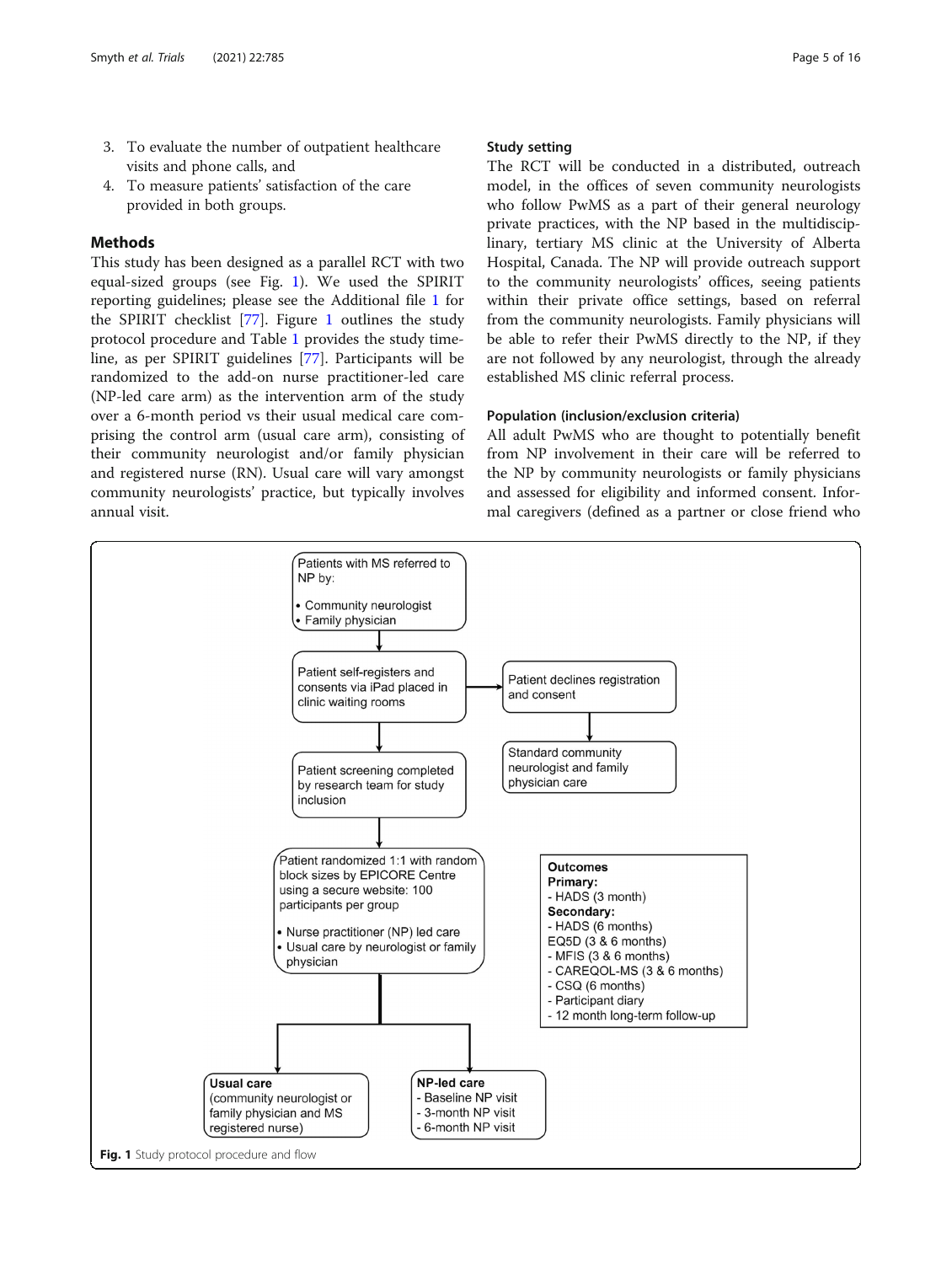<span id="page-5-0"></span>Table 1 Study timeline

| <b>Timepoint</b>                                                                           |   |          |   |   | $T_1$ $T_2$ $T_3$ $T_4$ $T_5$ $T_6$ $T_7$ $T_8$ $T_9$ |   |   |   |   |
|--------------------------------------------------------------------------------------------|---|----------|---|---|-------------------------------------------------------|---|---|---|---|
| Enrollment                                                                                 | X | $\times$ |   |   |                                                       |   |   |   |   |
| Eligibility screen<br>$-$ EQ5D                                                             | X | X        |   |   |                                                       |   |   |   |   |
| Informed consent                                                                           | X | X        |   |   |                                                       |   |   |   |   |
| Allocation                                                                                 |   | X        |   |   |                                                       |   |   |   |   |
| Baseline questionnaires<br>- HADS<br>- MFIS<br>$-$ EO5D<br>- CAREQOL- MS                   |   |          | Χ |   |                                                       |   |   |   |   |
| 3-month follow-up questionnaires<br>- HADS<br>- MFIS<br>$-$ EQ5D<br>- CAREQOL- MS          |   |          |   | Χ |                                                       |   |   |   |   |
| 6-month follow-up questionnaires<br>- HADS<br>- MFIS<br>$-$ EQ5D<br>- CAREQOL- MS<br>- CSQ |   |          |   |   | X                                                     |   |   |   |   |
| 12-month follow-up questionnaires<br>- HADS<br>- MFIS<br>$-$ EQ5D<br>- CAREQOL-MS          |   |          |   |   |                                                       | Χ |   |   |   |
| Quality assurance                                                                          |   |          |   |   |                                                       |   | X |   |   |
| Data analysis                                                                              |   |          |   |   |                                                       |   |   | Χ |   |
| Results                                                                                    |   |          |   |   |                                                       |   |   |   | Χ |

\*Timepoints in 3-month increments; see Abbreviations for list of validated questionnaires provided at baseline, 3-month, 6-month, and 12-month follow-ups

provides for, and/or supports the PwMS) will also be approached to participate in the study. Informal caregivers for PwMS as defined above will be approached to be involved in the study, after the PwMS they care for enrolls in the study and nominates for the inclusion of their caregiver into the study. Consent will be obtained by the software application the PwMS uses to access the study; this will be followed up by the NP and/or neurologist on the first visit.

Inclusion criteria for the study includes:

- $\geq 18$  years of age,
- Diagnosed with MS as per the clinical 2010 McDonald criteria [[78\]](#page-15-0),
- Followed by a private-practice general neurologist and/or family physician,
- Willing to provide informed consent,
- Have the ability to complete questionnaires on their own or with assistance (either by computer or paper copy),
- Be able to attend outpatient visits with the NP,
- English-speaking, and

 Who are experiencing disability from their MS with an Expanded Disability Status Scale (EDSS) between 3.0 and 8.5 or a Patient Determined Disease Steps  $($ PDSS $) \ge 2$  [\[79](#page-15-0), [80\]](#page-15-0).

Exclusion criteria for the study are as follows:

- People without a diagnosis of MS as per the clinical 2010 McDonald criteria [\[78\]](#page-15-0),
- Younger than 18 years of age,
- Have an EDSS of less than 3.0 or PDDS less than 2,
- Have a diagnosis of a central nervous system inflammatory disorder other than MS,
- Are unable to provide informed consent,
- Are unable to attend visits with the NP in person, or by telehealth.

PwMS will be included at baseline irrespective of whether they have depression at study entry, or longterm depression, or depression already managed with pharmacotherapy or therapies. This is because of studies suggesting that PwMS scoring high on depression levels often have not been previously identified as having depression or anxiety within a cohort [\[28](#page-13-0)], and that even those with previously identified depression or anxiety are often undertreated [\[45\]](#page-14-0). Baseline testing will be done for all participants; therefore, participants will become their own controls, as to outcomes on change in levels of depression and anxiety over 3 months, and then 6 months in addition to other quality of life outcomes. Therefore, we will see if the NP involvement and the consequent additional supports, counseling, etc., provides a change over time from baseline depression and anxiety levels. We postulate that depression and anxiety may be most responsive to the holistic approach of an NP over the short term in comparison with other quality of life measures  $[30, 47]$  $[30, 47]$  $[30, 47]$  $[30, 47]$ . The primary outcome of depression and anxiety score changes at 3 months was chosen as the primary outcome due to published studies examining efficacy of interventions for depression and anxiety for PwMS carrying out active intervention strategies ranging in duration from 6 to 16 weeks (median 12 weeks), demonstrating overall efficacy in mainly depression and suggested efficacy in anxiety by a systematic review and meta-analysis [[47](#page-14-0)].

#### Recruitment

Recruitment will be conducted using two methods, as participants will be recruited from various community neurologists' offices and family physicians' practices in Northern Alberta. There are seven community neurologists who have volunteered to participate in recruiting of PwMS through their practices and iPads will be placed in their office waiting rooms in addition to flyers. The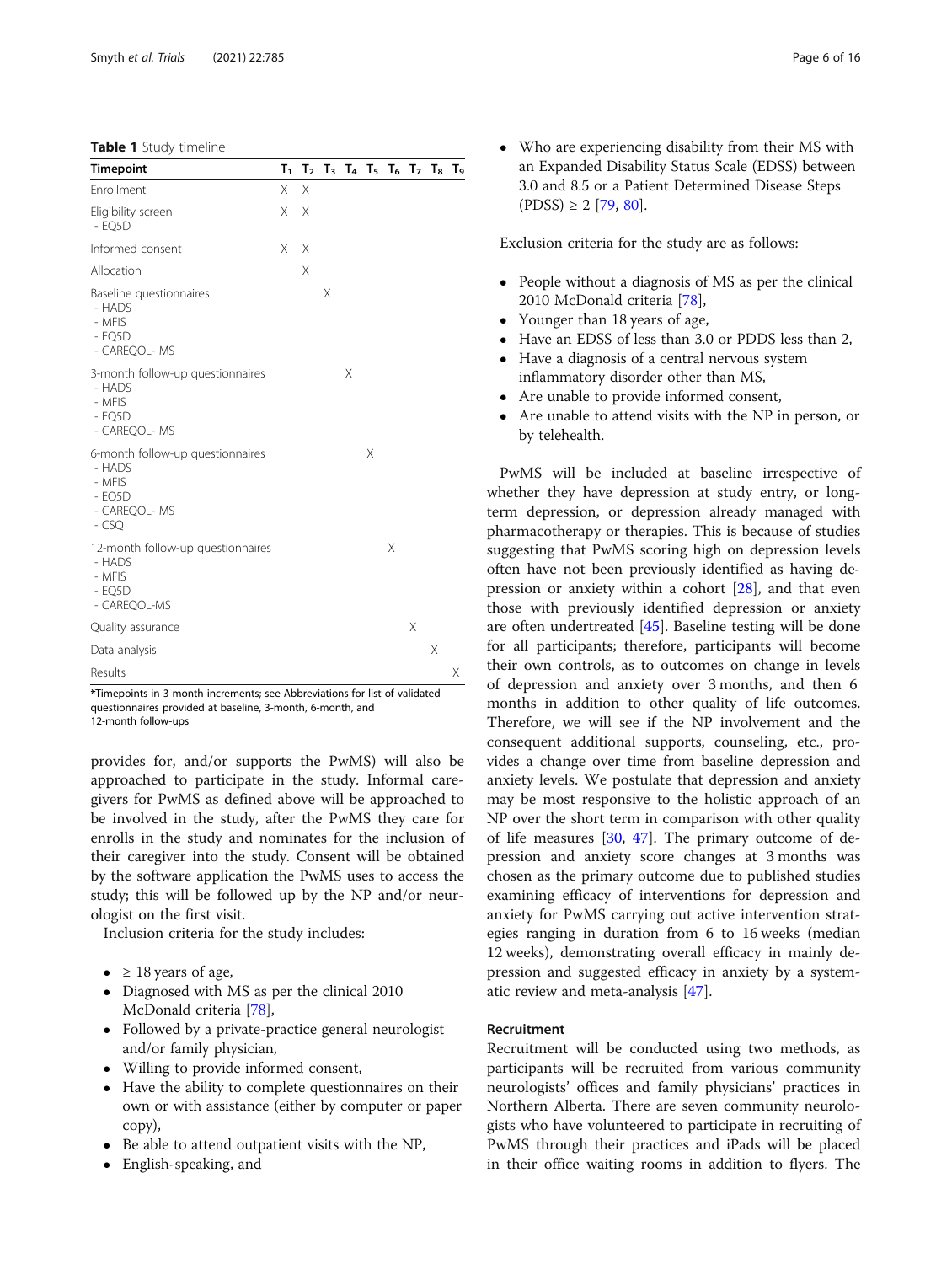neurologists will mention the study to their patients. If a PwMS expresses interest in participating in the study, they will be given a flyer and/or, based on personal preference, an iPad containing the study information will be provided to them and the patients will be placed out in the waiting room to complete the recruitment back in the waiting room after the neurologist office visit, at their discretion. Therefore, the neurologists will not know if their patients have decided to participate or not, until they have received a communication from the NP. There is also a QR link, on the paper flyer and on the iPad, that allows the potential participant to take the study information home with them to consider. Potential participants using the iPad will complete the EQ5D questionnaire and are then given an interpretation of their score. The iPad EQ5D scoring with consequent link to the study outline/explanation and consent has been developed by the EPICORE Centre team. They will be encouraged to reach out to their neurologist to discuss their score with their neurologist as a part of the introduction and invited to self-register for the study if they indicated they would be interested in potentially exploring alternate ways of healthcare delivery to optimize their health and MS management. If the patient opts to self-register, they will be provided with the participant information sheet on the iPad and invited to complete the informed consent form. The signed informed consent form will be electronically sent to the study team where they will assess the patient with the eligibility inclusion/exclusion criteria. Those who meet the eligibility criteria will be randomized to the intervention or control arms as per this study protocol.

Those PwMS who are followed primarily by a family physician, outside of a neurologist, can be referred by their family physician directly to the NP via the established tertiary MS clinic fax system. These referrals will be screened by the NP and one of the researchers (PS, a MS specialist neurologist). Those who meet the eligibility inclusion criteria will be invited to take part in the study. If the patient consents to the study, they will be randomized to either the intervention or control arm as per this study protocol. If the patient is randomized to the control arm, the family physician will be informed that the referral for the NP would be scheduled for after study conclusion: 6 months after the date of referral. Family physicians will be given the additional opportunity of referring the patient to a community neurologist or a NP outside of the study if they feel that the patient cannot wait 6 months for MS specialized care. If the family physician opts for more urgent patient assessment, these patients will be excluded from being involved in the study.

Caregivers will be approached and invited to participate in the study, if the PwMS indicates a caregiver and

contact information through their participant consent process. At the end of the informed consent, the PwMS will be asked whether they have a caregiver (with our definition for this study provided). If the participant answers 'yes they have a caregiver', they will be invited to provide the caregivers' name, email address, and/or physical address. A separate informed consent will then be sent to the caregiver by email or by mail, outlining their involvement in the study and seeking their informed consent. Date of first enrolment was July 28, 2017, and recruitment was completed as of March 29, 2019.

#### Data collection

Participants may withdraw from the study at any time without effect to their care. They will be informed they will not receive any incentive for participation and the risks are not beyond the day-to-day risks. After the participants have provided informed consent, they will be invited to complete the questionnaires. PwMS will be asked to complete the Hospital Anxiety and Depression Scale (HADS) [[74\]](#page-14-0), Euro Quality of Life Measurement (EQ5D) [[23\]](#page-13-0), Modified Fatigue Impact Scale (MSIF) [[81](#page-15-0), [82\]](#page-15-0), at specific timepoints (baseline, 3 months, 6 months, and 12 months); their caregivers (where applicable) will be asked to complete the Caregiver Health-Related Quality of Life in MS (CAREQOL-MS) questionnaire at the same timepoints  $[83]$ . These questionnaires will take approximately 10 to 15 min to complete at each time point. Participants will be asked to keep a participant diary submitted at the same time points, recording the number of outpatient visits and phone calls to their neurologists, family physicians, registered nurses, pharmacists, physiotherapists, occupational therapists, and other allied health professionals (such as massage therapists, chiropractors, dieticians). Alberta has a linked provincial system where all emergency visits and inpatient admissions are recorded. This database will be searched for any emergency visits and inpatient admissions for the 6 month period that the participants are involved in the study.

Participants' satisfaction with the level of care provided to them will be measured at 6 months at the conclusion of their NP care using the validated Consultant Satisfaction Questionnaire (CSQ) [\[73](#page-14-0), [84\]](#page-15-0). The CSQ consists of 18 Likert scale questions, ranging from  $1 =$  strongly disagree to  $5 =$  strongly agree, with the higher score indicating a higher level of patient satisfaction.

#### Randomization, allocation, and blinding

This is an interventional study with parallel groups, done through block randomization (variable block sizes) 1:1, using centralized secure website to (1) intervention group (NP-led care) and (2) control group (usual care—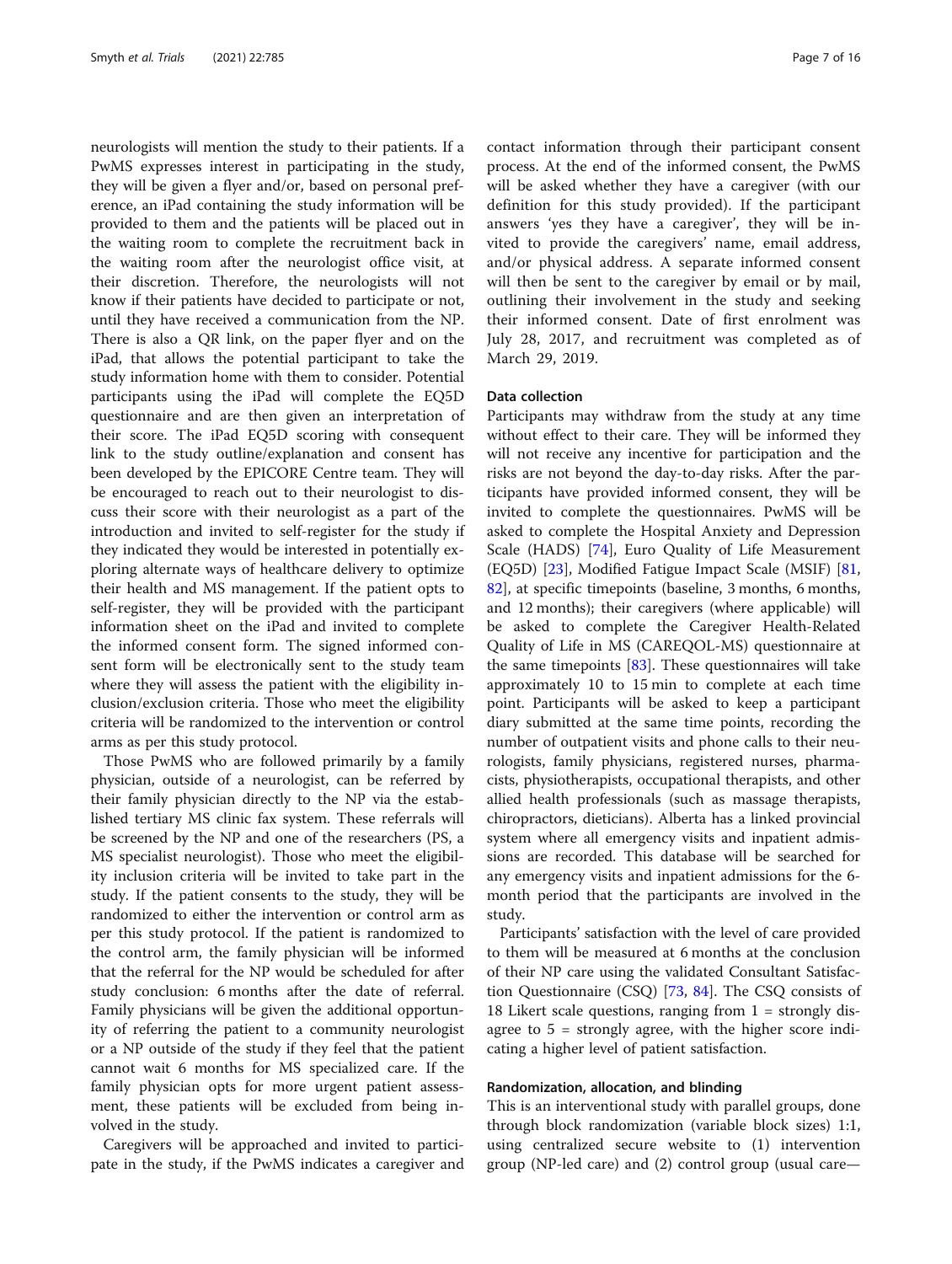community neurologist/family physician and registered nurse (RN), in a non-inferiority framework). The EPI-CORE Centre will randomize and allocate consented patients who meet eligibility inclusion and exclusion criteria on a 1:1 ratio using a centralized secure website. Block randomization (using variable block sizes) will be used to ensure there are equal participants in the intervention and control arms and to further conceal allocation. The randomization sequence was generated using R blockrand [\(https://cran.r-project.org/package](https://cran.r-project.org/package) = blockrand) and the randomization function of REDCap (RED-Cap Consortium, Vanderbuilt University, Nashville, TN, USA). Participants will be enrolled into the study by the community neurologist's office (e.g. registered nurse, NP, or neurologist). Participants will register themselves through filling out an iPad questionnaire in the waiting room of community neurologists' offices, indicating whether they wish to participate in the study or not. The participants, after providing informed consent, will be randomized by the independent EPICORE Centre's research team to either the intervention group of NP-led care or the control group of standard care provided by community neurologist and registered nurse. After participants have provided informed consent, the EPICORE Centre's research team will use a centralized website to randomize the patients to either the intervention or control group and then the NP and/or community neurologist will provide the intervention. Participants will be randomized to either the intervention group of NP-led care or the control group of standard care provided by community neurologist and registered nurse. Due to the nature of the intervention, blinding of the providers or patients will not be possible. However, the statistician will be blinded as to which group represents the intervention and control.

#### Drop-out criteria

Participants may withdraw and drop out of the study at any time, for any reason. They may continue with their regular neurologist, family physician, and the nurse practitioner for clinical reasons, outside of the study setting if they decide to drop out.

Drop-out criteria would include:

- Lack of response to research team contact on three occasions
- Indication to the research team that they wish to drop out of the study and not continue in the study for any reason.

#### Individuals who will perform the interventions

The NP will deliver care to those participants randomized to the NP-led care arm during the 6 months of study duration in addition to participants' regular healthcare providers, while the participants' regular community neurologists and family physicians in addition to their registered nurses will deliver care to those participants in the usual care arm. There will be one NP participating in the study. She was hired as a general NP, with no specialized skills in MS. However, before moving into the community neurologist environment, she will be mentored and trained for a 3-month period by the MS clinic NP, who has over 6 years of experience in MS, and MS clinic subspecialist neurologists. All the education resources, treatment approaches, interventions, and referral patterns from the MS clinic will be shared with the NP who will be participating in the study. One of the MS clinic neurologists (primary author of this paper, PS) and the MS clinic NP will be continuing to mentor and support this NP through the study. After training at the MS clinic, the study will start after the NP has worked in the community setting for 1 month. This will allow her to orient herself, to understand community neurologists' practices and approaches, and amalgamate with what she has learned from the MS clinic. This is being done to ensure that the NP involved in the study is comfortable and supported in her approach to supporting PwMS, and to minimize learning curves or experience effects through the study. An information session for the community neurologists and the NP will be set up prior to initiating the study, outlining the study protocol. There are no specific requirements or training for family physicians or community neurologists to have their patients participate in the study. This will ensure their 'usual' practice of how they treat PwMS. The administration of surveys and outcome assessments are being done by EPICORE Centre and sent to participants directly. Therefore, no training needs to be done by the NP, community neurologists, or family physicians in this study.

There are no methods to ensure fidelity of participants to the intervention arm or control arm. The NP is backed up by the community neurologists during the 6 months that she is leading care for participants in the intervention arm. Therefore, she will be writing reports and summaries to the neurologists and family physicians after seeing participants and may ask questions of the community neurologists as to their preferences in treatment approaches (e.g. disease-modifying therapies, treatment of relapses with steroids) in individual situations. This is within the study outline, as the NP is an add-on to the care team for the patients, and primarily leads an intervention of care for the participants, with regular follow-ups at baseline, 3 months, and 6 months, with as-needed appointments or phone calls in between regular follow-up visits.

#### Intervention arm (NP-led care arm)

Participants randomized to the intervention group will be contacted by the NP to be scheduled for an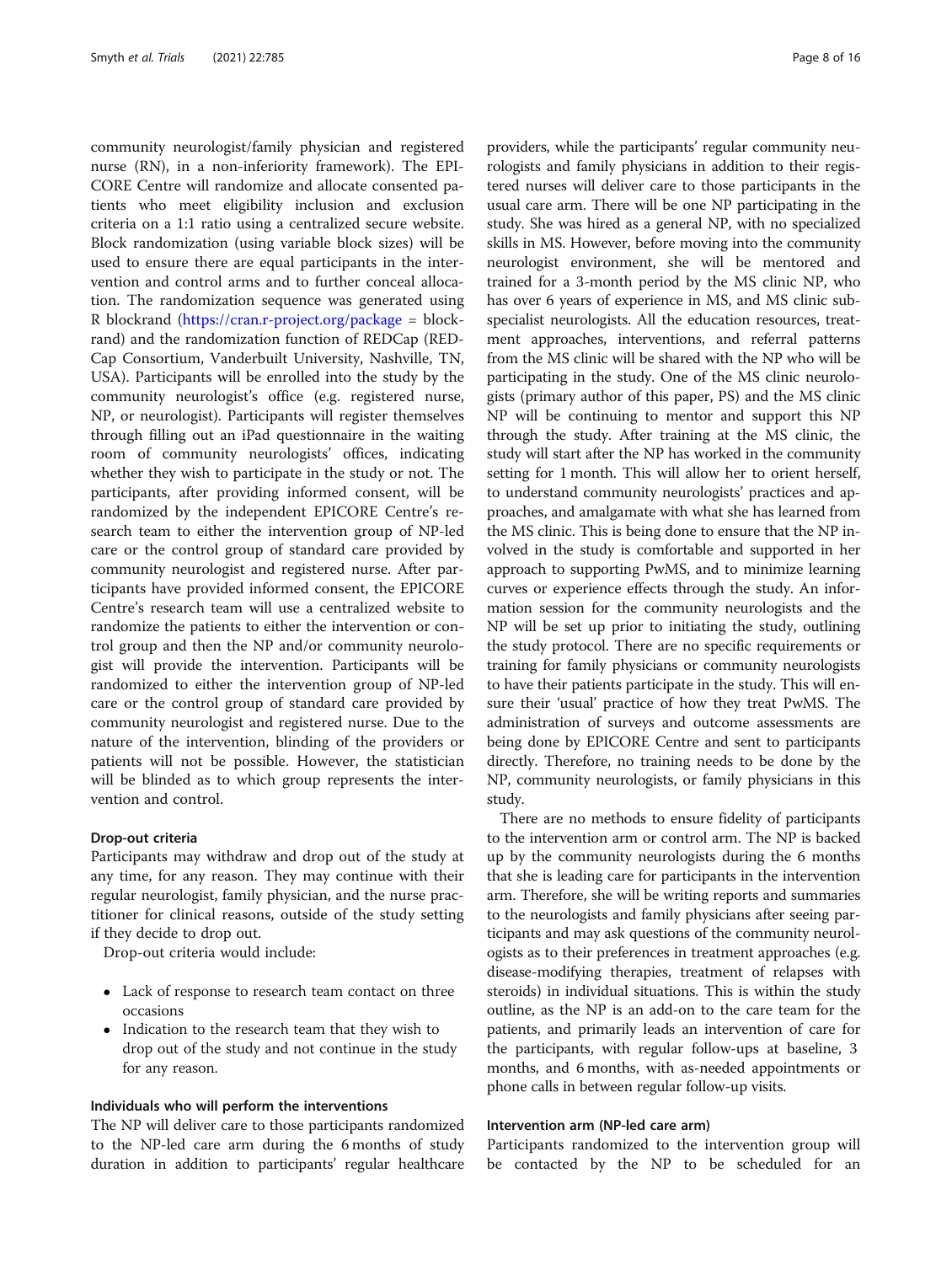appointment with the NP within 4 to 6 weeks from the date of the referral. The NP consultation will include patient history, physical examination, symptomatic management strategies as appropriate (e.g. bladder and bowel management strategies, fatigue management, depression, anxiety, spasticity), discussion of mental and physical health resources for symptomatic treatment, support, physical and mental health resources to optimize functioning (e.g. home care or physical/occupational therapy referral), and quality of life interventions. The NP will follow up with the patient either in person, by phone, or by videoconferencing at 3 months, at 6 months, and again at 12 months. The NP will be accessing the electronic medical record offered by Alberta Health Services [\[85\]](#page-15-0) to maintain charting consistency in diagnostic testing, appointments, and communications [[85\]](#page-15-0). During the visits, the NP will check the completion of study questionnaires at the appropriate timepoints, and ask the participant +/− caregiver about the completion of questionnaires. If the NP feels that he/she needs help in managing a participant, he/she will refer the participant back to the community neurologist and/or family physician in charge of the participant at any time throughout the study. As mentioned above, the NP will be sending summaries of visits to the neurologists and family physicians and may ask questions of the community neurologists as to their preferences in treatment approaches as needed (e.g. disease-modifying therapies, treatment of relapses with steroids) in individual situations. This fits within the multidisciplinary model of MS care, seen in MS clinics [\[11](#page-13-0)].

#### Control arm (usual care arm)

PwMS who are randomized to the usual care arm (community neurologist or family physician and registered nurses) will be contacted by the NP to be scheduled for an NP appointment at 6 months after study conclusion. Thus, every PwMS is given the opportunity to access NP care after their involvement in the study has concluded. During the 6-month period, patients randomized to the control group will receive usual care from community neurologists or family physicians and MS registered nurses. The care will be delivered according to standard practices, and follow-up visits will be conducted according to the various clinical practices of the neurologists' or family physicians' clinics. For those in the usual care arm, the EPICORE Centre's research team will contact the participant +/− caregiver about the completion of questionnaires at the appropriate timepoints. The participant diary will be collected by the NP when the participant in the usual care arm has finished the study and is offered a follow-up visit with the NP outside of the study. If family physicians wish to have more urgent patient assessments, they will be offered the additional

opportunity of referring the patient to a community neurologist or a NP outside of the study if they feel that the patient cannot wait 6 months for MS specialized care; these patients will also be excluded from being involved in the study.

Participants are able to initiate contact with their usual community neurologist and/or family physician in either arm of the study, throughout the study as they need. Participants will continue to be followed by their family physicians and regular community neurologists during the study, in either arm. For those in the NP-led care arm, they will receive additional care by the NP during the 6 months of the study duration.

#### **Outcomes**

The primary outcome will be the difference in change in the HADS: depression score (HADS-D) and HADS anxiety score (HADS-A) between intervention and control groups at 3 months [[74\]](#page-14-0).

Secondary outcomes include difference in change in (a) HADS-D and HADS-A scores at 6 months; (b) EQ5D at 3 and 6 months  $[23]$  $[23]$ , a scale used by Alberta Health Services to measure impact of healthcare delivery models; (c) MFIS score at 3 and 6 months  $[82]$  $[82]$ , a severely disabling symptom commonly experienced by those living with MS; (d) CAREQOL-MS, a caregiver quality of life questionnaire for those informal caregivers helping PwMS who can experience burden and lack of support, at 3 months and 6 months  $[83]$  $[83]$ , participant diary of outpatient healthcare interactions during the study period and provincial database search for inpatient/emergency admissions, to see if the intervention of a NP decreases other costs of healthcare providers in the care of PwMS; in addition to (e) a CSQ at 6 months [[84\]](#page-15-0), to see if participants perceive NP-led care to be equivalent to that provided by their usual care (community neurologist, family physician, and registered nurse). We are measuring the impact of these secondary outcomes and comparing outcomes as change from baseline in both the intervention and control arms, to see if any of these secondary outcome measures change as a result of an NP being involved in care. Individual sociodemographic factors such as age (generated from date of birth) for descriptive statistics and addresses will be obtained for mailing purposes throughout the study, as we may have to mail follow-up questionnaires and contact patients for follow-up. Other identifying information such as healthcare number will be collected to gather data for secondary outcomes such as admission to hospital and/or emergency visits, MS relapse, infection, or adverse events from medication. Patients will complete diaries of phone calls and visits to GP, neurologist, emergencies, healthlink (online Alberta health services phone support), and other healthcare professionals such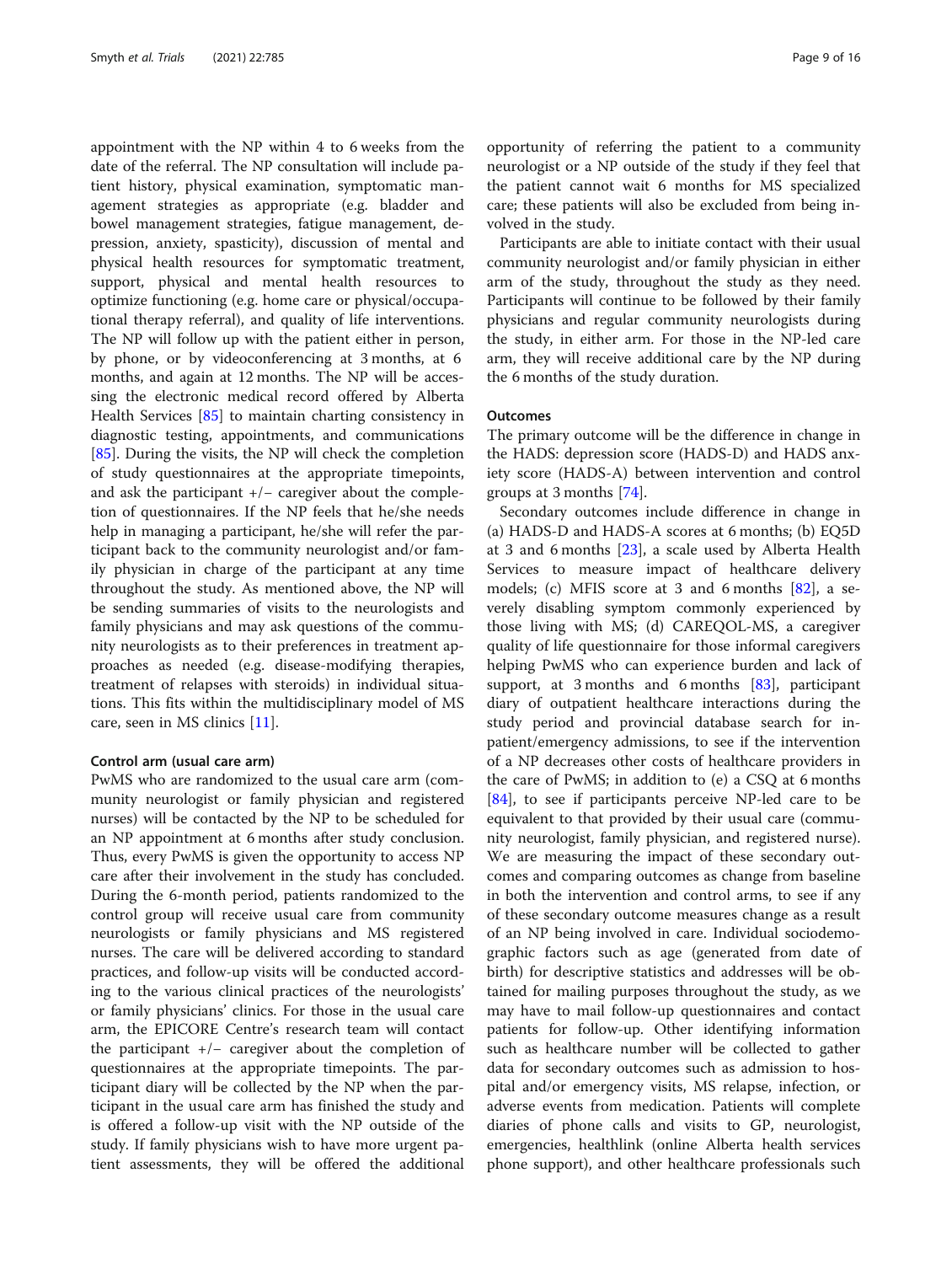as physiotherapists, occupational therapists, pharmacists, dieticians, homecare, and social workers. This information will be de-identified once collected. These secondary outcome measures will be explored and compared between intervention and control arms.

A longer-term follow-up will be conducted at 12 months to evaluate the long-term differences of the 6 month intervention in change of the patient-reported outcome measures (HADS, MFIS, EQ5D, and CAREQOL-MS). By then, all participants would have seen the NP, and the goal of the late follow-up would be to see if there was (1) long-term impact of the 6-month NP intervention (from those in the original intervention group), and (2) to check the larger patient number impact of the NP intervention upon those within the control group.

If participants score very low or severe on their scales around anxiety, depression, fatigue, quality of life, and/or their caregivers score as very low on their questionnaire, their community neurologist and/or family physician will be contacted to see the participant on an urgent basis.

#### Sample size and power analysis

Honarmand and Feinstein (2009) [[74](#page-14-0)], validated the use of HADS in PwMS [Baseline scores and standard deviation (SD)]. Using the validation information in the study by Honarmand and Feinstein and the following assumptions of 80% power and a two-sided alpha of 0.05, a total sample size of 200 (100 in each group) will be required to detect 1.5 difference [\[86\]](#page-15-0), between the intervention and the control groups. The same size has been calculated for both HADS-A and HADS-D. This study will use the sample size calculated for HADS-A, as it required a larger sample size and to ensure there will be sufficient power for both HADS-A and HADS-D. This sample size will be inflated to 220 to account for possible dropouts, losses to follow-up, and withdrawals of consent.

#### Feasibility

We investigated the feasibility of this intervention by searching community neurologists' electronic medical record databases to identify the number of PwMS typically followed by each of the seven neurologists. The number of PwMS in these practices does fluctuate over time (movement of PwMS in and out of the province, referral to another neurologist, or loss to follow-up, etc.). There were greater than 2000 PwMS followed by community neurologists as of January 2017. There is also an established NP practice in the tertiary MS clinic at the University of Alberta, seeing more than 400 PwMS per year. Thus, we have determined that we will be able to recruit the required 200 PwMS for the study. The iPad has been piloted in the community neurologists' offices, found to be easy to use by PwMS. There is no interpretation of the iPad EQ5D other than the patient's interpretation of the EQ5D results, and the prompt to discuss their results with their neurologist. For those PwMS who do not wish to feel pressured to complete the iPad registration in the waiting room, they will have also been given a flyer. Then, when they arrive home, they can link into the study information sheet

#### Preliminary screening

Prior to conducting statistical analysis, preliminary screening will be conducted using SAS 9.4 software (SAS Institute Inc., Cary, NC, USA) to ensure that all the enrolled patients meet the eligibility inclusion and exclusion criteria and confirm the participants provide informed consent.

and consequent consent at their choice and leisure.

#### Statistical analysis

Data analysis will be performed using the computer R 3.4.0 software (Vienna, Austria; [https://www.R-project.](https://www.r-project.org/) [org/\)](https://www.r-project.org/) and SAS 9.4 software (SAS Institute Inc. Cary, NC, USA). Patient demographic and clinical characteristics will be analysed using descriptive statistics.

The primary outcome of difference in change of HADS-D and HADS-A from baseline to 3 months between the intervention and control, will be tested using an independent T-test. The last observation will be carried forward in the case of missing data. Secondary outcomes will be analysed using the same methods as described below. The CSQ will be treated as continuous variables with an overall satisfaction score as a sum of the sub-scales for each question in the CSQ.

Categorical variables will be reported using frequency and percentage and continuous variables will be reported using mean (SD) or median [interquartile range (IQR)] as appropriate. Univariable analysis will be conducted to determine if there is a statistical significance between the outcomes (e.g. baseline to 3 months and 6 months, respectively). Chi-square and independent Ttests will be used for the univariate analysis, or where appropriate the non-parametric tests (Fishers test and Wilcoxon rank test). ANOVA and generalized linear models will be used to test for overall differences between the intervention and control at the different timepoints and variances amongst the variables by group and timepoints. Post hoc Tukey HSD (Honestly Significant Difference) test will be performed afterwards with adjustments made using the Bonferroni method. All test assumptions will be checked during the data analysis process. Statistical significance will be set at  $p$  values less than 0.05. In the case of missing data, we will utilize the last value carried forward method to impute missing values.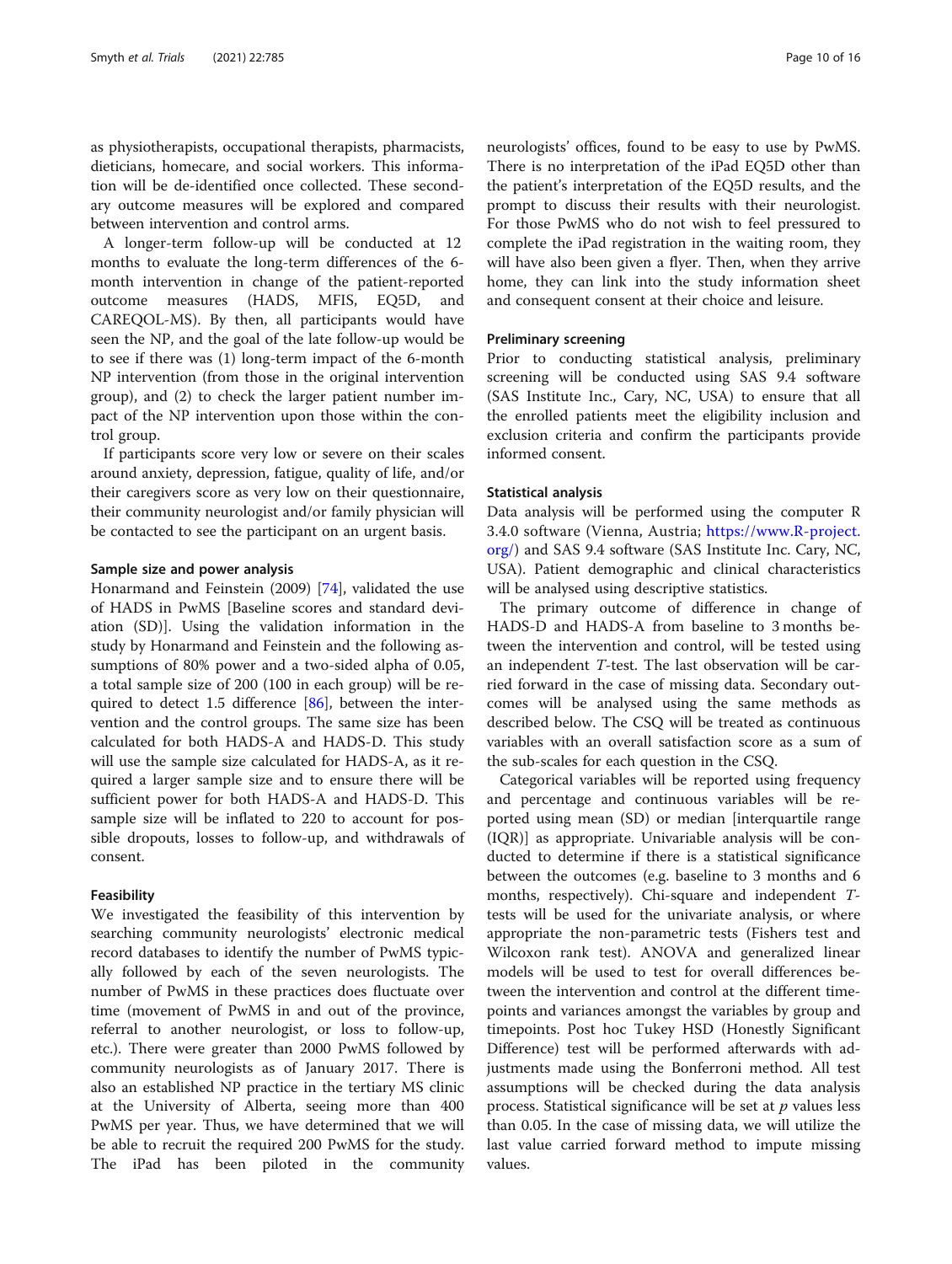#### Validity and reliability

The questionnaires used in the study (EQ5D, HADS, MFIS, and CAREQOL-MS) have been tested for validity and reliability in studies involving PwMS. Three papers report total HADS scores in PwMS and were considered in the study design of this study [\[74](#page-14-0)–[76\]](#page-14-0). The EQ5D quality of life measure is commonly used in the MS population [[23](#page-13-0)], and the MFIS is a standard measurement of fatigue in PwMS [[82,](#page-15-0) [87](#page-15-0)]. The CAREQOL-MS, a caregiver quality of life survey for those caring for PwMS is also commonly used in this patient population [[83,](#page-15-0) [88](#page-15-0)]. Satisfaction with healthcare provider care will be measured by the overall mean score of the CSQ completed at the 6-month follow-up visit. The CSQ is a selfadministered tool with 18 questions; it measures 3 factors of the healthcare provider interaction: (1) professional aspects; (2) depth of patient relationship with provider; and (3) perceived length of consultation. The higher the score indicates a higher level of patient satisfaction [[73,](#page-14-0) [84](#page-15-0)].

To reduce possible biases in the study, we will use objective measures to examine the effects of NP-led care in comparison to standard care. It is important that all participants will be offered an opportunity to see a NP either within 4 weeks for the intervention arm or at 6 months for the control arm. Thus, those participants randomized to the control arm will be provided with an appointment with the NP at 6 months. Then, 12-month follow-up of all participants will be conducted, to see if the timing of intervention makes a difference over the long term.

#### Ethical considerations

The research protocol was reviewed and approved by the Health Research Ethics Board of the University of Alberta (approval number Pro00069595), initially on March 30, 2017, with protocol modification to version 2 approved on Jan 11, 2018. PwMS will be able to be referred to the NP by community neurologists and family physicians outside of participating in the study if they decline to participate in the study.

#### Funding

Funding was obtained through the University Hospital Foundation (RES0013590), and partially matched by the Strategy for Patient-Oriented Research, Canadian Institutes of Health Research)

#### Data security and storage

Electronic data will be collected and stored using the RedCap secure website, housed behind the Faculty of Medicine and Dentistry firewall and secure server. Data will be stored under secure conditions for 10 years at EPICORE Centre, in accordance with EPICORE Centre's standard operating procedures. The questionnaires and consent forms will be completed electronically by the participants, participants will be offered paper copies if required. Electronic files will be kept on a secure server (Faculty of Medicine and Dentistry firewall) with password protection. Access will be limited to directly involved personnel. Paper copies will be kept in locked cabinets within the EPICORE Centre as according to their standard operating procedures. A master list of participant name and personal healthcare number with associated research number will be kept in a separate locked cabinet. Once secondary outcome blinded analysis has been completed, it will be destroyed. The research patient data will also be kept in a separate locked cabinet. Both of these cabinets are located in a locked room with limited access to research personnel only. Electronic files will be kept on a secure server (Faculty of Medicine and Dentistry firewall) with password protection. Access will be limited to those directly involved in this study (e.g. statistician, research assistant, and database manager). The electronic data information will be deleted after the 7-year post study completion requirement has been completed.

#### Data monitoring

There will be an interim analysis completed after the 3-month follow-up has been completed. The study involves PwMS completing validated surveys of their depression and anxiety scores which will be reviewed routinely by the NP and neurologist. If a PwMS depression and anxiety score falls drastically, the NP or neurologist will follow up with the patient and provide any necessary care or referral. Quality assurance of the data will be performed by the data entry researcher and the project manager for the trial. Any and all amendments will be communicated to all investigators, research ethics office, and the participants. The study investigators will make the final decision to terminate the trial if needed. Since this a smaller, single-centre study, we do not have plans for independent audit of trial conduct.

Electronic data will be collected and stored using the RedCap secure website which is housed behind the Faculty of Medicine and Dentistry firewall and secure server. Paper copies will be kept in locked cabinets within the EPICORE Centre as according to their standard operating procedures. Participants will be sent a reminder by the EPICORE Centre team to complete the questionnaires at baseline, 3 months, 6 months, and at 12 months to encourage participants to complete follow-up visits. The first or last observation will be carried through to account for any missing data during the data analysis.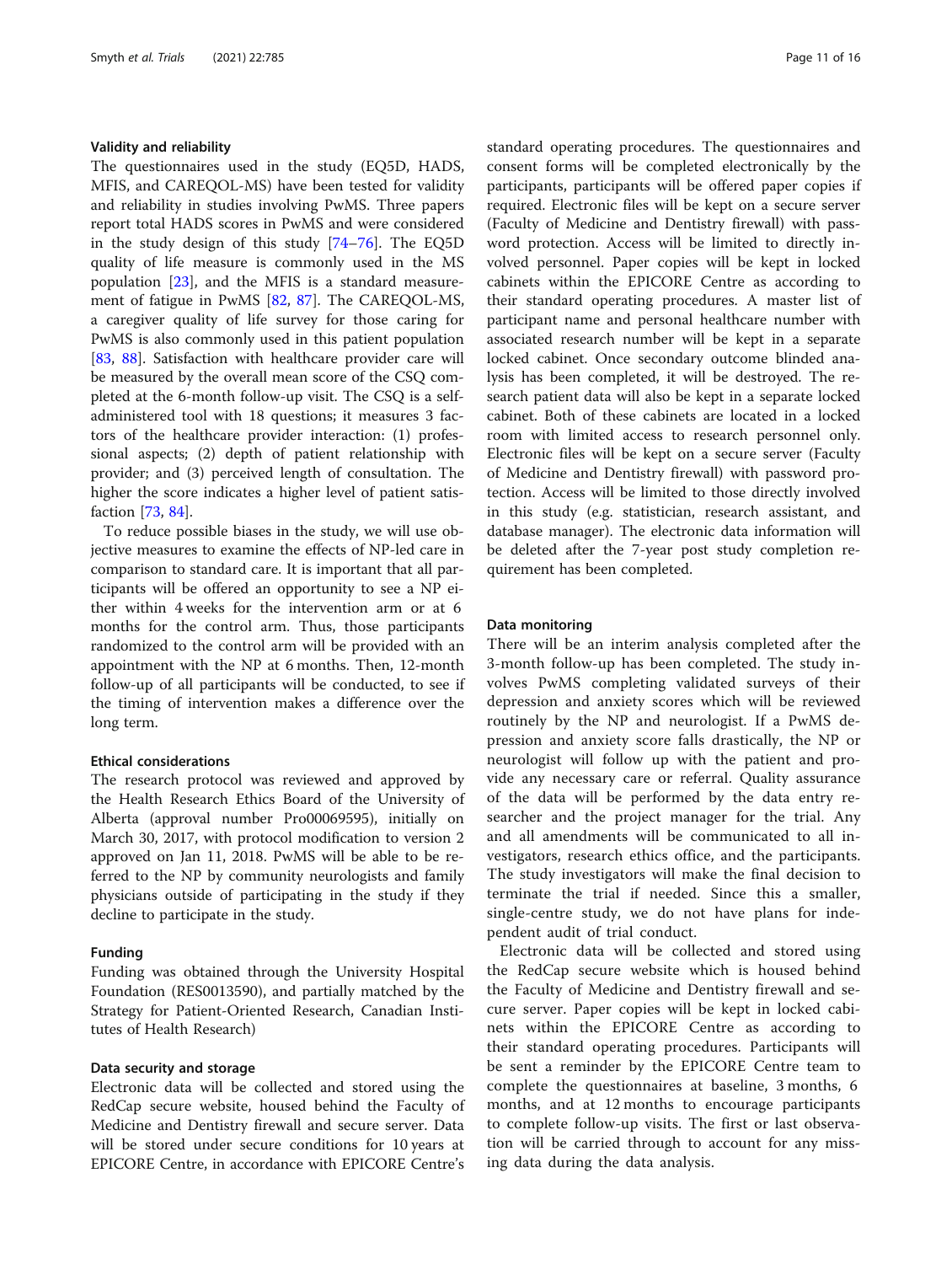#### Confidentiality

Initially, identifying information will be collected to allow the research assistant to look for data required to assess for secondary outcome information (i.e. admission to hospital and/or emergency visits, MS relapse, infection or adverse events from medication). Participants will be offered to complete the questionnaires via secure internet website; however, some may prefer a paper copy in which case the participant's full address and phone number may be required for participants that opt for paper questionnaires to be mailed to them for followups. Therefore, depending on patient preference, we will collect the email or postal addresses for reminders to be sent to fill out the questionnaires.

Patients will complete diaries of phone calls and visits to GP, neurologist, emergencies, HealthLink, and other healthcare professionals (such as physiotherapists, occupational therapists, pharmacists, dieticians, homecare, social workers). This information will be de-identified once collected.

Identifying information will be removed once the above data are obtained. Charts will be reviewed weekly to ensure all data are complete, and all identifying information will be removed by a research assistant and coded with only a research number. A master list coordinating research numbers and patient's healthcare number will be kept separate from patient data in a separate locked cabinet which will be retained until the end of the study. At the conclusion of the study, this list will be destroyed.

#### Dissemination, ancillary, and post-trial care

The longitudinal care for participants will continue throughout the study by their community neurologists and/or family physicians, in addition to the NP care in the intervention arm, as an add-on member of the care team, and described previously. Those in the control arm of 'usual care' will have an appointment with the NP at the end of the study, to receive the 'add-on' care from the NP for the 6 months after study completion, to ensure that every participant has access to seeing the NP. The results of this study will be shared with Alberta Health Services in consideration of their continuing to fund the position for supporting community neurologists in an outreach model going forward after the study. The hope is that the NP will continue in the outreach model established during the study. We are planning to have the NP position continue to operate within a 6-month intervention period, followed by referral of the PwMS back to their community neurologists and/or family physicians. This will enable the NP to take new patients over time, and not saturate the NP practice with longterm follow-ups. PwMS will always have the option of being re-referred back to the NP for another 6-month period.

This randomized control trial will be published once data analysis has been completed and all investigators will be invited to contribute to the manuscript. A copy of the publication and findings will be provided to the participants. At this time, there are no plans or arrangements for data sharing. We plan to disseminate the results at the European Committee for Treatment and Research in Multiple Sclerosis (ECTRIMS) conference, present to the Alberta MS Research Network, and to publish outcomes of the study in a peer-reviewed journal.

#### **Discussion**

This study will evaluate the effects of an NP-led care intervention on depression and anxiety levels in PwMS and their informal caregivers. The evidence gained from this study will provide information on how NPs can enhance the care and potentially resolve the identified unmet needs for PwMS when introduced as part of a multidisciplinary team approach for general neurologists working in a distributed community setting.

To our knowledge, there have been no studies examining the add-on intervention of NP-led care provided to PwMS in a prospective, randomized, and controlled clinical trial. Findings of this study will contribute to ways in which the multidisciplinary care for PwMS and their caregivers could be enhanced by the addition of a specialized NP. This study has the potential to provide an additional healthcare service available to PwMS to assist them in managing their complex disease, to improve their quality of life, and to aid community neurologist practices in care delivery to PwMS outside of tertiary MS clinic settings.

#### Limitations

There are study limitations inherent within the process of inviting PwMS to participate in a study looking at alternate ways of delivering care through a NP. This study preferentially selects for individuals who are open to having an NP provide care to them. Additionally, participants are not blinded as to whether they will be in the intervention arm vs the control arm. We will try to address that bias by offering NP visits to every participant in the study—either within 4 to 6 weeks for the intervention arm, or for those in the control arm at 6 months once the study concludes. An additional limitation might be that the NP may initiate appointments and/or phone calls with participants in the intervention arm beyond the three visits outlined in the study protocol where deemed clinically appropriate. We have limited participants to those who speak English and who can attend visits with the NP. This may limit the generalizability of the results with those who live in more rural areas, and those who primarily speak different languages. Finally,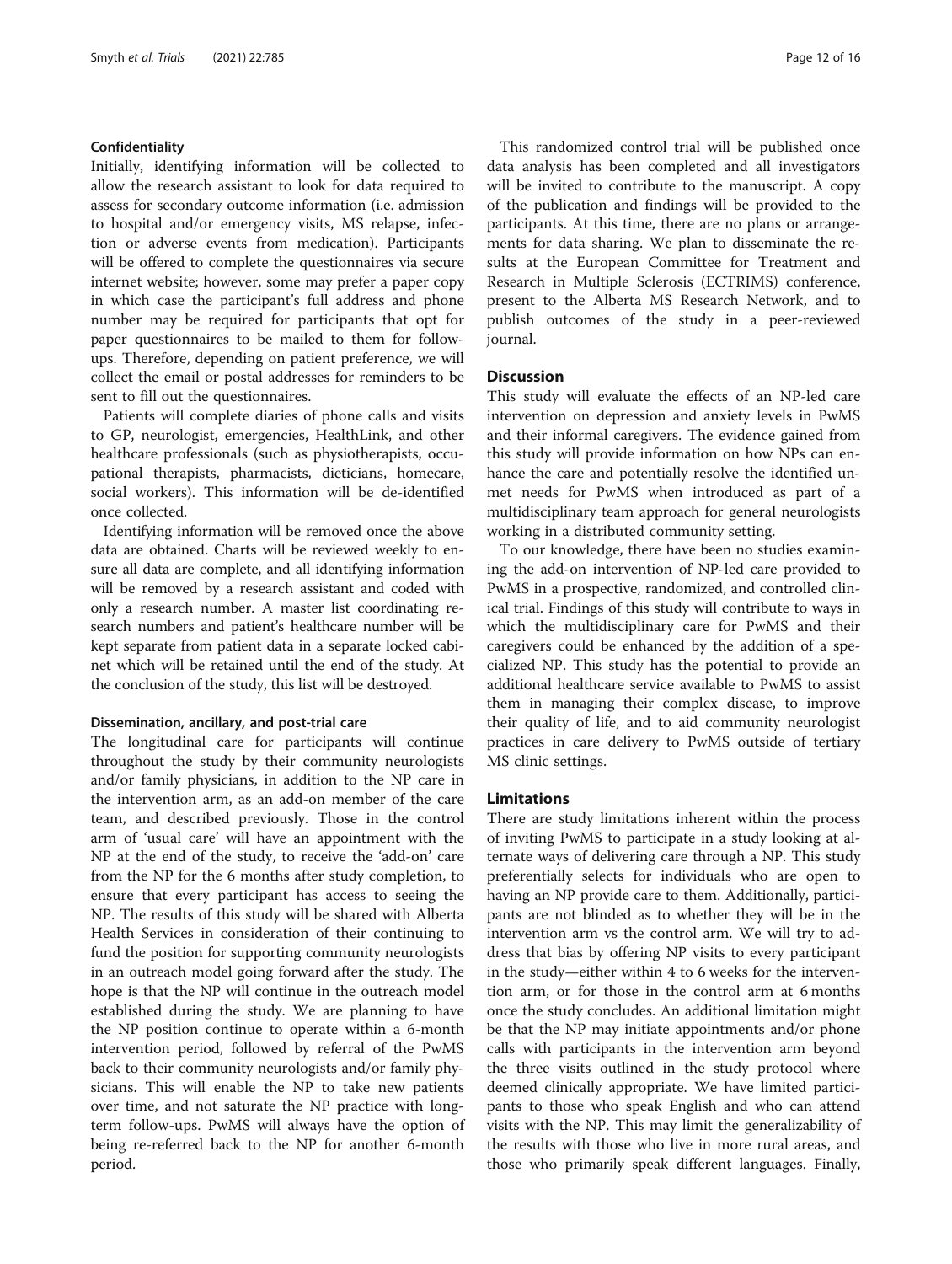<span id="page-12-0"></span>we will be relying on participants' self-reported data to complete patient diaries to record their outpatient interactions with the healthcare system (e.g. family physician and neurologist visits and phone calls) and to complete the questionnaires which could be susceptible to subjective bias. We cannot control all of the healthcare providers that will be accessed by participants in either arm but will keep track of that information through the completion of patient diaries, and the search of Netcare, provincial clinical data records. As well, referral to the appropriate providers for support (i.e. psychologist) is part of the intervention itself when initiated by the NP to improve participants' depression, anxiety, and quality of life. Since this is being tracked in our study, we may see that part of the NP's impact upon the participants in the intervention arm is to correctly connect participants with the appropriate support services. Finally, 'usual care' amongst similar NP studies and amongst practitioners does vary, a limitation of any study trying to assess interventions above and beyond norms of clinical practice.

#### Trial status

The trial was retrospectively registered June 26, 2020, at [ClinicalTrials.gov](http://clinicaltrials.gov) (Unique protocol ID: Pro00069595). Recruitment and enrollment have been completed (initiated May 2017, completed Nov 2019) but the data collection for the 12-month follow-up is being completed and then final data quality assurance and analysis will be underway. The last patient in this study was recruited in May 2020 and completed last 6-month visit in November 2020. The 12-month follow-up was sent out in spring 2021. The delay in submitting the protocol paper was primarily due to this being the lead investigator's first clinical trial, and not realizing how protocols were submitted for registration with subsequent publication, as well as secondary to multiple clinician pressures in completing the final manuscript for publication.

#### **Abbreviations**

PwMS: Person/people with MS; MS: Multiple sclerosis; NP: Nurse practitioner; EDSS: Expanded Disability Status Scale; EQ5D: European Quality of Life Scale; PDSS: Patient Determined Disease Steps; MFIS: Modified Fatigue Impact Scale; HADS-A: Hospital Anxiety and Depression Scale, Anxiety score; HADS-D: Hospital Anxiety and Depression Scale, Depression score; CSQ: Consultation Satisfaction Questionnaire

#### Supplementary Information

The online version contains supplementary material available at [https://doi.](https://doi.org/10.1186/s13063-021-05726-3) [org/10.1186/s13063-021-05726-3.](https://doi.org/10.1186/s13063-021-05726-3)

Additional file 1. SPIRIT checklist.

Additional file 2. Ethics Approval.

Additional file 3. MS participant, Caregiver informed consent forms, medical records informed consent form.

Additional file 4. Funders letter.

#### Acknowledgements

The authors wish to thank Shantha George and Margaret Prociuk for their expertise as nurse practitioners and contribution to this study design. Additionally, we want to thank the community neurologists who gave their input for the study design: Dr. Mary Lou Myles, Dr. Jodi Kashmere, Dr. Ken Makus, Dr. Rob Pokroy, Dr. Bert Witt, Dr. Adam Witt and Dr. Bradley Stewart, and their office staff who aided in coordinating NP visits. We thank the EPICORE Centre research team for aiding in study design, data management, and biostatistical analyses. We thank Alberta Health Services for supporting the clinical trial.

#### Contact for public queries and scientific queries

Penelope Smyth MD, FRCPC Associate Professor Department of Medicine (Neurology), University of Alberta, [smyth@ualberta.ca](mailto:smyth@ualberta.ca); 780-248-1775; T6G 2B7

#### Ethics review

Approved, 17/03/2017 (Pro00069595); Research Services Office, Human Research & Ethics Board, University of Alberta, 780-492-3111; [rsoinfo@ualberta.ca](mailto:rsoinfo@ualberta.ca)

#### Authors' contributions

PS (Department of Medicine, University of Alberta) filled the role of coprincipal investigator, creating the study protocol, ethics submission, and lead author on paper. KW (EPICORE Centre, Department of Medicine, University of Alberta) aided in study protocol, organizing database information, ethics re-submission with study extension, and contributed greatly to writing the paper. RT (Department of Pharmacology, and EPICORE Centre, Department of Medicine, University of Alberta) was co-principal investigator on the study, creating the study protocol, oversaw creation of the database, and contributed to writing the paper. All author(s) read and approved the final manuscript.

#### Funding

This study is funded by the University Hospital Foundation at the University of Alberta (RES0013590), partially matched funds from the Strategy for Patient-Oriented Research (SPOR) through Alberta Innovates and CIHR. See Additional file 4 for letter from funder. University Hospital Foundation at the University of Alberta (RES0013590) and the Strategy for Patient-Oriented Research (SPOR) through Alberta Innovates/CIHR were not involved in any of the following study activities; in study design; collection, management, analysis, and interpretation of data; writing of the report; and the decision to submit the report for publication.

#### Availability of data and materials

Only the investigators will have access to the final trial dataset.

#### Declarations

#### Ethics approval and consent to participate

The research protocol was reviewed and approved by the Health Research Ethics Board of the University of Alberta (approval number Pro00069595). Written, informed consent to participate will be obtained from all participants. Please see Additional file 2 for ethics approval documents and consent forms.

#### Consent for publication

Not applicable

#### Competing interests

P. Smyth has received grant support through CIHR and the MS Society of Canada and is a co-investigator in a study funded by an unrestricted research grant from Biogen pharmaceuticals. She has consulted on advisory boards for Novartis Pharmaceuticals, Roche Canada, Biogen Idec Pharmaceuticals, Alexion Pharmaceuticals, Alberta Blue Cross and the Short Term Exceptional Drug Therapy Program for Alberta Health Services. K. Watson has no conflicts of interest to declare

R. Tsuyuki has done consulting for Emergent BioSolutions, Shoppers Drug Mart and has received investigator-initiated research grants from Sanofi, Merck, AstraZeneca, and Pfizer.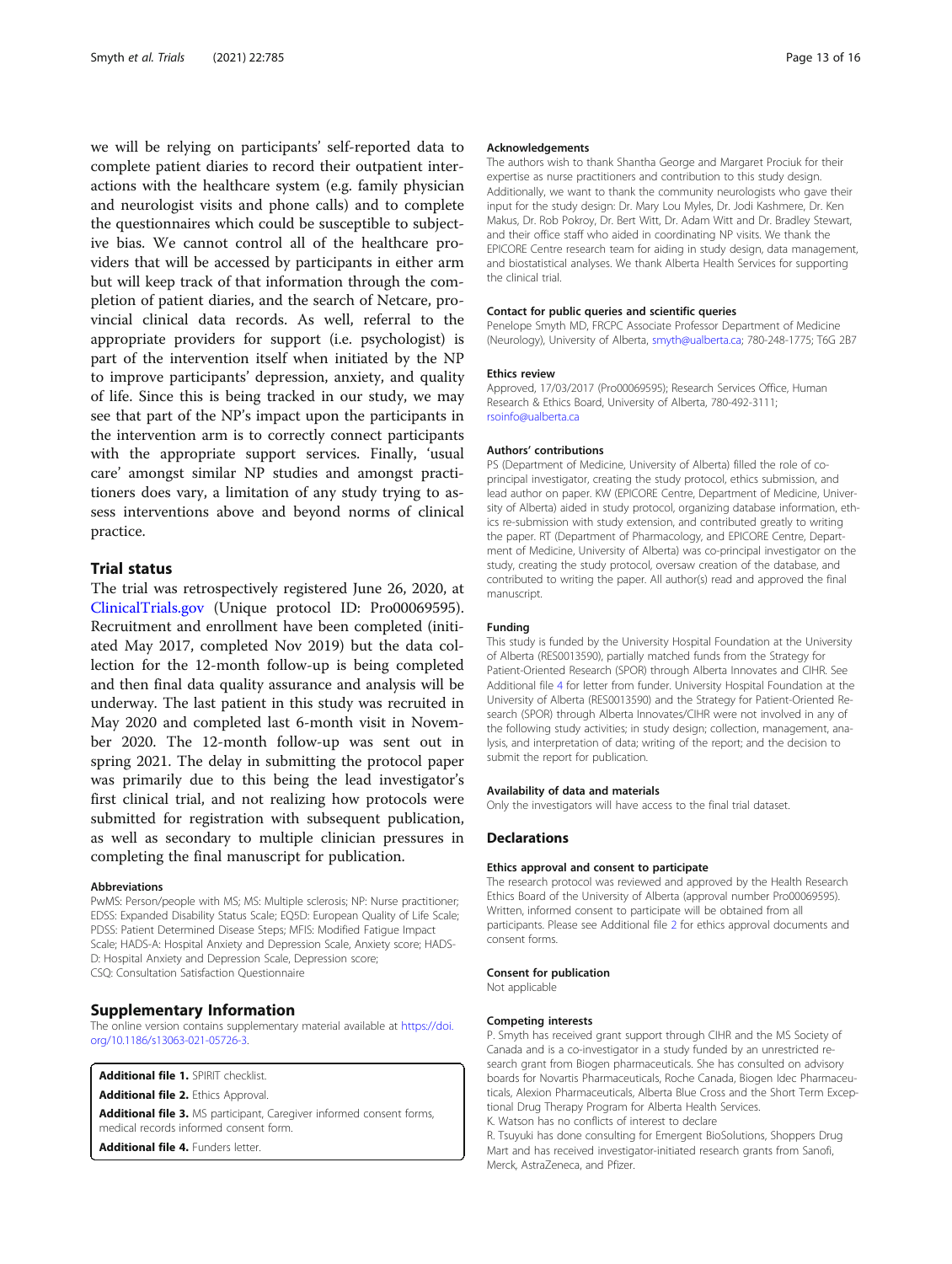#### <span id="page-13-0"></span>Author details

<sup>1</sup>Department of Medicine (Neurology), University of Alberta, Edmonton, AB, Canada. <sup>2</sup>EPICORE Centre, Department of Medicine, University of Alberta, Edmonton, AB, Canada. <sup>3</sup>Department of Pharmacology, University of Alberta, Edmonton, AB, Canada.

Received: 9 April 2021 Accepted: 18 October 2021 Published online: 08 November 2021

#### References

- Atlas of MS 2013: mapping MS around the world [Internet]. Multiple Sclerosis International Federation; 2013. [cited 2020 May 6]. Available from: [https://www.msif.org/wp-content/uploads/2014/09/Atlas-of-MS.pdf.](https://www.msif.org/wp-content/uploads/2014/09/Atlas-of-MS.pdf)
- 2. GBD 2016 Neurology Collaborators. Global, regional, and national burden of neurological disorders, 1990-2016: a systematic analysis for the Global Burden of Disease Study 2016. Lancet Neurol. 2019;18(5):459–80.
- 3. Oreja-Guevara C, Potra S, Bauer B, Centonze D, Giambastiani M-P, Giovannoni G, et al. Joint healthcare professional and patient development of communication tools to improve the standard of MS care. Adv Ther. 2019;36(11):3238–52. <https://doi.org/10.1007/s12325-019-01071-9>.
- 4. Giovannoni G, Butzkueven H, Dhib-Jalbut S, Hobart J, Kobelt G, Pepper G, et al. Brain health: time matters in multiple sclerosis. Mult Scler Relat Disord. 2016;9(Suppl 1):S5–S48. [https://doi.org/10.1016/j.msard.2016.07.003.](https://doi.org/10.1016/j.msard.2016.07.003)
- Alberta Government. The way forward: Alberta's multiple sclerosis partnership [Internet]. Alberta Government Website. 2013. [cited 2020 May 6]. Available from: [https://open.alberta.ca/publications/9781460108574.](https://open.alberta.ca/publications/9781460108574)
- 6. Walton C, King R, Rechtman L, Kaye W, Leray E, Marrie RA, et al. Rising prevalence of multiple sclerosis worldwide: insights from the Atlas of MS, third edition. Mult Scler. 2020;26(14):1816–21. [https://doi.org/10.1177/13524](https://doi.org/10.1177/1352458520970841) [58520970841](https://doi.org/10.1177/1352458520970841).
- 7. Oh J, Vidal-Jordana A, Montalban X. Multiple sclerosis: clinical aspects. Curr Opin Neurol. 2018;31(6):752–9. [https://doi.org/10.1097/WCO.](https://doi.org/10.1097/WCO.0000000000000622) [0000000000000622](https://doi.org/10.1097/WCO.0000000000000622).
- 8. Ziemssen T. Symptom management in patients with multiple sclerosis. J Neurol Sci. 2011;311(Suppl 1):S48–52. [https://doi.org/10.1016/S0022-510X\(11](https://doi.org/10.1016/S0022-510X(11)70009-0) [\)70009-0](https://doi.org/10.1016/S0022-510X(11)70009-0).
- 9. Crabtree-Hartman E. Advanced symptom management in multiple sclerosis. Neurol Clin. 2018;36(1):197–218. [https://doi.org/10.1016/j.ncl.2017.08.015.](https://doi.org/10.1016/j.ncl.2017.08.015)
- 10. Rieckmann P, Centonze D, Elovaara I, Giovannoni G, Havrdová E, Kesselring J, et al. Unmet needs, burden of treatment, and patient engagement in multiple sclerosis: a combined perspective from the MS in the 21st Century Steering Group. Mult Scler Relat Disord. 2018;19:153–60. [https://doi.org/10.1](https://doi.org/10.1016/j.msard.2017.11.013) [016/j.msard.2017.11.013.](https://doi.org/10.1016/j.msard.2017.11.013)
- 11. Hobart J, Bowen A, Pepper G, Crofts H, Eberhard L, Berger T, et al. International consensus on quality standards for brain health-focused care in multiple sclerosis. Mult Scler. 2018;1352458518809326(13):1809–18. <https://doi.org/10.1177/1352458518809326>.
- 12. Forbes A, While A, Mathes L, Griffiths P. Health problems and health-related quality of life in people with multiple sclerosis. Clin Rehabil. 2006;20(1):67– 78. [https://doi.org/10.1191/0269215506cr880oa.](https://doi.org/10.1191/0269215506cr880oa)
- 13. Ponzio M, Tacchino A, Zaratin P, Vaccaro C, Battaglia MA. Unmet care needs of people with a neurological chronic disease: a cross-sectional study in Italy on Multiple Sclerosis. Eur J Pub Health. 2015;25(5):775–80. [https://doi.](https://doi.org/10.1093/eurpub/ckv065) [org/10.1093/eurpub/ckv065.](https://doi.org/10.1093/eurpub/ckv065)
- 14. Hobart J, Bowen A, Pepper G, Crofts H, Eberhard L, Berger T, et al. International consensus on quality standards for brain health-focused care in multiple sclerosis. Mult Scler. 2019;25(13):1809–18. [https://doi.org/10.11](https://doi.org/10.1177/1352458518809326) [77/1352458518809326.](https://doi.org/10.1177/1352458518809326)
- 15. Ponzio M, Tacchino A, Vaccaro C, Brichetto G, Battaglia MA, Messmer UM. Disparity between perceived needs and service provision: a cross-sectional study of Italians with multiple sclerosis. Neurol Sci. 2019;40(6):1137–44. [https://doi.org/10.1007/s10072-019-03780-z.](https://doi.org/10.1007/s10072-019-03780-z)
- 16. Lonergan R, Kinsella K, Fitzpatrick P, Duggan M, Jordan S, Bradley D, et al. Unmet needs of multiple sclerosis patients in the community. Mult Scler Relat Disord. 2015;4(2):144–50. [https://doi.org/10.1016/j.msard.2015.01.003.](https://doi.org/10.1016/j.msard.2015.01.003)
- 17. Borreani C, Bianchi E, Pietrolongo E, Rossi I, Cilia S, Giuntoli M, et al. Unmet needs of people with severe multiple sclerosis and their carers: qualitative findings for a home-based intervention. PLoS ONE. 2014;9(10):e109679.
- 18. McCabe MP, Ebacioni KJ, Simmons R, McDonald E, Melton L. Unmet education, psychological and peer support needs of people with multiple

sclerosis. J Psychosom Res. 2015;78(1):82–7. [https://doi.org/10.1016/j.](https://doi.org/10.1016/j.jpsychores.2014.05.010) [jpsychores.2014.05.010.](https://doi.org/10.1016/j.jpsychores.2014.05.010)

- 19. Holland NJ, Schneider DM, Rapp R, Kalb RC. Meeting the needs of people with primary progressive multiple sclerosis, their families, and the healthcare community. Int J MS Care. 2011;13(2):65–74. [https://doi.org/10.7224/1](https://doi.org/10.7224/1537-2073-13.2.65) [537-2073-13.2.65](https://doi.org/10.7224/1537-2073-13.2.65).
- 20. Buchanan RJ, Radin D, Huang C. Caregiver burden among informal caregivers assisting people with multiple sclerosis. Int J MS Care. 2011;13(2): 76–83. <https://doi.org/10.7224/1537-2073-13.2.76>.
- 21. Buchanan R, Huang C. Health-related quality of life among informal caregivers assisting people with multiple sclerosis. Disabil Rehabil. 2011; 33(2):113–21. [https://doi.org/10.3109/09638288.2010.486467.](https://doi.org/10.3109/09638288.2010.486467)
- 22. Ponzio M, Tacchino A, Vaccaro C, Traversa S, Brichetto G, Battaglia MA, et al. Unmet needs influence health-related quality of life in people with multiple sclerosis. Mult Scler Relat Disord. 2020;38:101877. [https://doi.org/10.1016/j.](https://doi.org/10.1016/j.msard.2019.101877) [msard.2019.101877.](https://doi.org/10.1016/j.msard.2019.101877)
- 23. Kuspinar A, Mayo NE. A review of the psychometric properties of generic utility measures in multiple sclerosis. Pharmacoeconomics. 2014;32(8):759– 73. <https://doi.org/10.1007/s40273-014-0167-5>.
- 24. EuroQol Office. EQ-5D-3L | About. 2017. [cited 2021 8th Sept ]. Available from: <https://euroqol.org/eq-5d-instruments/eq-5d-3l-about/>.
- 25. Nortvedt MW, Riise T, Myhr KM, Nyland HI. Quality of life in multiple sclerosis: measuring the disease effects more broadly. Neurology. 1999;53(5): 1098–103. [https://doi.org/10.1212/WNL.53.5.1098.](https://doi.org/10.1212/WNL.53.5.1098)
- 26. Pugliatti M, Riise T, Nortvedt MW, Carpentras G, Sotgiu MA, Sotgiu S, et al. Self-perceived physical functioning and health status among fully ambulatory multiple sclerosis patients. J Neurol. 2008;255(2):157–62. [https://](https://doi.org/10.1007/s00415-008-0543-1) [doi.org/10.1007/s00415-008-0543-1.](https://doi.org/10.1007/s00415-008-0543-1)
- 27. Rudick RA, Miller D, Clough JD, Gragg LA, Farmer RG. Quality of life in multiple sclerosis. Comparison with inflammatory bowel disease and rheumatoid arthritis. Arch Neurol. 1992;49(12):1237–42.
- 28. Marrie RA, Patten SB, Berrigan LI, Tremlett H, Wolfson C, Warren S, et al. Diagnoses of depression and anxiety versus current symptoms and quality of life in multiple sclerosis. Int J MS Care. 2018;20(2):76–84. [https://doi.org/1](https://doi.org/10.7224/1537-2073.2016-110) [0.7224/1537-2073.2016-110.](https://doi.org/10.7224/1537-2073.2016-110)
- 29. Marrie RA, Walld R, Bolton JM, Sareen J, Patten SB, Singer A, et al. Psychiatric comorbidity increases mortality in immune-mediated inflammatory diseases. Gen Hosp Psychiatry. 2018;53:65–72. [https://doi.org/10.1016/j.](https://doi.org/10.1016/j.genhosppsych.2018.06.001) [genhosppsych.2018.06.001.](https://doi.org/10.1016/j.genhosppsych.2018.06.001)
- 30. Kuspinar A, Rodriguez AM, Mayo NE. The effects of clinical interventions on health-related quality of life in multiple sclerosis: a meta-analysis. Mult Scler. 2012;18(12):1686–704. [https://doi.org/10.1177/1352458512445201.](https://doi.org/10.1177/1352458512445201)
- 31. Janssens AC, van Doorn PA, de Boer JB, Kalkers NF, van der Meche FG, Passchier J, et al. Anxiety and depression influence the relation between disability status and quality of life in multiple sclerosis. Mult Scler. 2003;9(4): 397–403. <https://doi.org/10.1191/1352458503ms930oa>.
- 32. Brenner P, Piehl F. Fatigue and depression in multiple sclerosis: pharmacological and non-pharmacological interventions. Acta Neurol Scand. 2016;134(Suppl 200):47–54.
- 33. Fruhwald S, Loffler-Stastka H, Eher R, Saletu B, Baumhackl U. Relationship between symptoms of depression and anxiety and the quality of life in multiple sclerosis. Wien Klin Wochenschr. 2001;113(9):333–8.
- 34. McKay KA, Ernstsson O, Manouchehrinia A, Olsson T, Hillert J. Determinants of quality of life in pediatric- and adult-onset multiple sclerosis. Neurology. 2020;94(9):e932–e41. [https://doi.org/10.1212/WNL.0000000000008667.](https://doi.org/10.1212/WNL.0000000000008667)
- 35. Biernacki T, Sandi D, Kincses ZT, Fuvesi J, Rozsa C, Matyas K, et al. Contributing factors to health-related quality of life in multiple sclerosis. Brain Behav. 2019;9(12):e01466. <https://doi.org/10.1002/brb3.1466>.
- 36. Boeschoten RE, Braamse AMJ, Beekman ATF, Cuijpers P, van Oppen P, Dekker J, et al. Prevalence of depression and anxiety in multiple sclerosis: a systematic review and meta-analysis. J Neurol Sci. 2017;372:331–41. [https://](https://doi.org/10.1016/j.jns.2016.11.067) [doi.org/10.1016/j.jns.2016.11.067](https://doi.org/10.1016/j.jns.2016.11.067).
- 37. Lorefice L, Fenu G, Trincas G, Moro MF, Frau J, Coghe GC, et al. Progressive multiple sclerosis and mood disorders. Neurol Sci. 2015;36(9):1625–31. <https://doi.org/10.1007/s10072-015-2220-3>.
- 38. Zabad RK, Patten SB, Metz LM. The association of depression with disease course in multiple sclerosis. Neurology. 2005;64(2):359–60. [https://doi.org/1](https://doi.org/10.1212/01.WNL.0000149760.64921.AA) [0.1212/01.WNL.0000149760.64921.AA.](https://doi.org/10.1212/01.WNL.0000149760.64921.AA)
- 39. Koch MW, Patten S, Berzins S, Zhornitsky S, Greenfield J, Wall W, et al. Depression in multiple sclerosis: a long-term longitudinal study. Mult Scler. 2015;21(1):76–82. <https://doi.org/10.1177/1352458514536086>.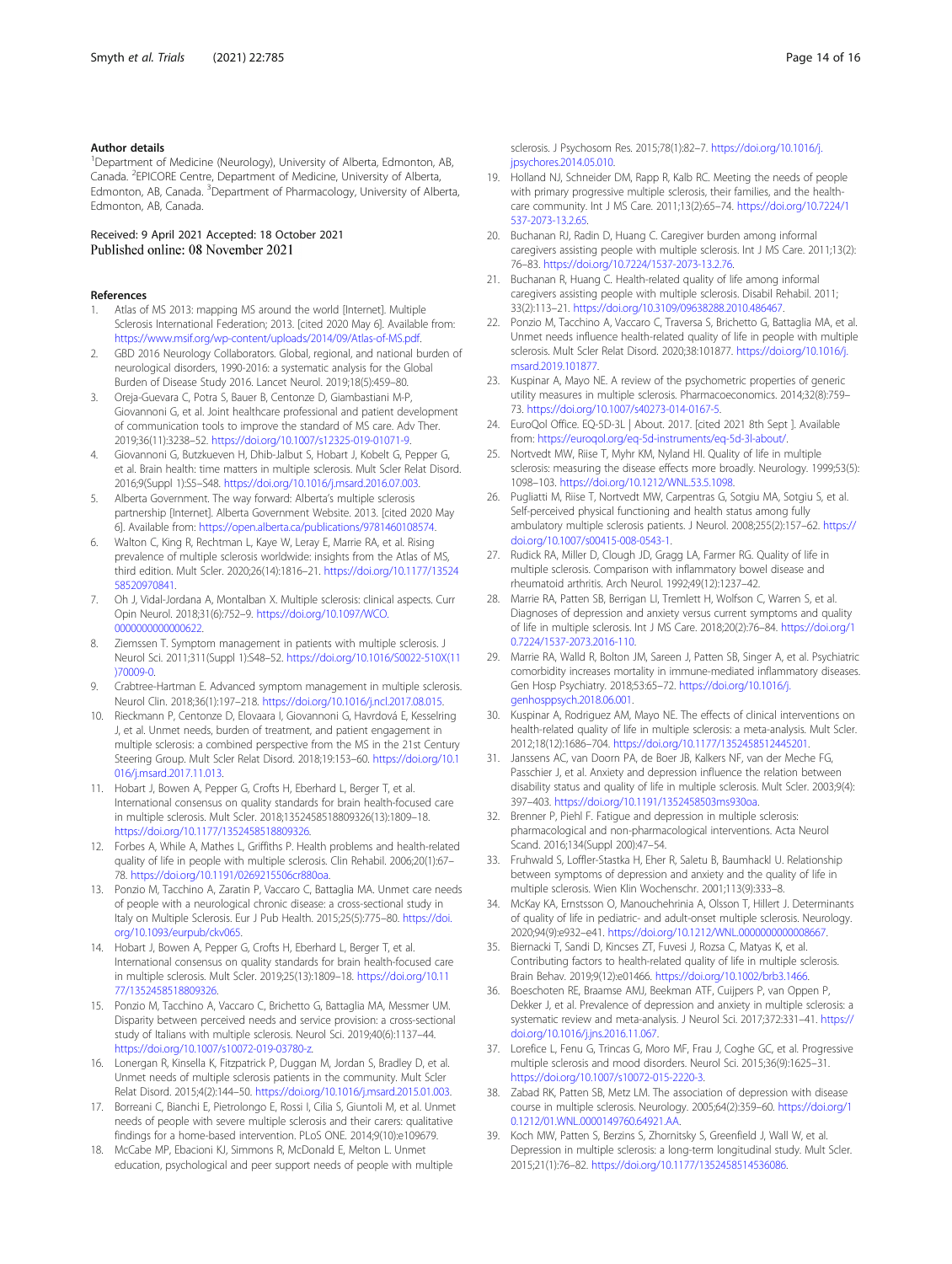- <span id="page-14-0"></span>40. Chwastiak L, Ehde DM, Gibbons LE, Sullivan M, Bowen JD, Kraft GH. Depressive symptoms and severity of illness in multiple sclerosis: epidemiologic study of a large community sample. Am J Psychiatry. 2002; 159(11):1862–8. <https://doi.org/10.1176/appi.ajp.159.11.1862>.
- 41. Marrie RA, Cohen J, Stuve O, Trojano M, Sorensen PS, Reingold S, et al. A systematic review of the incidence and prevalence of comorbidity in multiple sclerosis: overview. Mult Scler. 2015;21(3):263–81. [https://doi.org/1](https://doi.org/10.1177/1352458514564491) [0.1177/1352458514564491](https://doi.org/10.1177/1352458514564491).
- 42. McKay KA, Tremlett H, Fisk JD, Zhang T, Patten SB, Kastrukoff L, et al. Psychiatric comorbidity is associated with disability progression in multiple sclerosis. Neurology. 2018;90(15):e1316–e23. [https://doi.org/10.1212/WNL.](https://doi.org/10.1212/WNL.0000000000005302) [0000000000005302](https://doi.org/10.1212/WNL.0000000000005302).
- 43. Ytterberg C, Lundqvist S, Johansson S. Use of health services in people with multiple sclerosis with and without depressive symptoms: a two-year prospective study. BMC Health Serv Res. 2013;13(1):365. [https://doi.org/10.11](https://doi.org/10.1186/1472-6963-13-365) [86/1472-6963-13-365.](https://doi.org/10.1186/1472-6963-13-365)
- 44. Marrie RA, Reingold S, Cohen J, Stuve O, Trojano M, Sorensen PS, et al. The incidence and prevalence of psychiatric disorders in multiple sclerosis: a systematic review. Mult Scler. 2015;21(3):305–17. [https://doi.org/10.1177/13](https://doi.org/10.1177/1352458514564487) [52458514564487](https://doi.org/10.1177/1352458514564487).
- 45. Raissi A, Bulloch AG, Fiest KM, McDonald K, Jette N, Patten SB. Exploration of undertreatment and patterns of treatment of depression in multiple sclerosis. Int J MS Care. 2015;17(6):292–300. [https://doi.org/10.7224/1537-2](https://doi.org/10.7224/1537-2073.2014-084) [073.2014-084](https://doi.org/10.7224/1537-2073.2014-084).
- 46. Patten SB, Marrie RA, Carta MG. Depression in multiple sclerosis. Int Rev Psychiatry. 2017;29(5):463–72. [https://doi.org/10.1080/09540261.2017.1322](https://doi.org/10.1080/09540261.2017.1322555) [555.](https://doi.org/10.1080/09540261.2017.1322555)
- 47. Fiest KM, Walker JR, Bernstein CN, Graff LA, Zarychanski R, Abou-Setta AM, et al. Systematic review and meta-analysis of interventions for depression and anxiety in persons with multiple sclerosis. Mult Scler Relat Disord. 2016; 5:12–26. <https://doi.org/10.1016/j.msard.2015.10.004>.
- 48. Hind D, Cotter J, Thake A, Bradburn M, Cooper C, Isaac C, et al. Cognitive behavioural therapy for the treatment of depression in people with multiple sclerosis: a systematic review and meta-analysis. BMC Psychiatry. 2014;14(1): 5. [https://doi.org/10.1186/1471-244X-14-5.](https://doi.org/10.1186/1471-244X-14-5)
- 49. Kidd T, Carey N, Mold F, Westwood S, Miklaucich M, Konstantara E, et al. A systematic review of the effectiveness of self-management interventions in people with multiple sclerosis at improving depression, anxiety and quality of life. PLoS One. 2017;12(10):e0185931. [https://doi.org/10.1371/journal.pone.](https://doi.org/10.1371/journal.pone.0185931) [0185931.](https://doi.org/10.1371/journal.pone.0185931)
- 50. Forbes A, While A, Dyson L, Grocott T, Griffiths P. Impact of clinical nurse specialists in multiple sclerosis--synthesis of the evidence. J Adv Nurs. 2003; 42(5):442–62. <https://doi.org/10.1046/j.1365-2648.2003.02644.x>.
- 51. Meehan M, Doody O. The role of the clinical nurse specialist multiple sclerosis, the patients' and families' and carers' perspective: an integrative review. Mult Scler Relat Disord. 2020;39:101918. [https://doi.org/10.1016/j.msa](https://doi.org/10.1016/j.msard.2019.101918) [rd.2019.101918](https://doi.org/10.1016/j.msard.2019.101918).
- 52. Maloni HW. Multiple sclerosis: managing patients in primary care. Nurs Pract. 2013;38(4):24–35 quiz -6.
- 53. Maloni H, Hillman L. Multidisciplinary management of a patient with multiple sclerosis: Part 2. Nurses' Perspective. Fed Pract. 2015;32(Suppl 3): 17S–9S.
- 54. Roman C, Menning K. Treatment and disease management of multiple sclerosis patients: a review for nurse practitioners. J Am Assoc Nurse Pract. 2017;29(10):629–38. [https://doi.org/10.1002/2327-6924.12514.](https://doi.org/10.1002/2327-6924.12514)
- 55. Montalban X, Gold R, Thompson AJ, Otero-Romero S, Amato MP, Chandraratna D, et al. ECTRIMS/EAN Guideline on the pharmacological treatment of people with multiple sclerosis. Mult Scler. 2018;24(2):96–120. <https://doi.org/10.1177/1352458517751049>.
- 56. Soelberg Sorensen P, Giovannoni G, Montalban X, Thalheim C, Zaratin P, Comi G. The multiple sclerosis care unit. Mult Scler. 2019;25(5):627–36. <https://doi.org/10.1177/1352458518807082>.
- 57. Ward-Abel N, Mutch K, Huseyin H. Demonstrating that multiple sclerosis specialist nurses make a difference to patient care. Br J Neurosci. 2013;6(7). [https://doi.org/10.12968/bjnn.2010.6.7.79225.](https://doi.org/10.12968/bjnn.2010.6.7.79225)
- 58. Buerhaus P. Nurse Practitioners: a solution to America's primary care crisis: American Enterprise Institute; 2018. [https://www.aei.org/wp-content/uploa](https://www.aei.org/wp-content/uploads/2018/09/Nurse-practitioners.pdf?x91208) [ds/2018/09/Nurse-practitioners.pdf?x91208](https://www.aei.org/wp-content/uploads/2018/09/Nurse-practitioners.pdf?x91208).
- 59. Perloff J, DesRoches CM, Buerhaus P. Comparing the cost of care provided to medicare beneficiaries assigned to primary care nurse practitioners and

physicians. Health Serv Res. 2016;51(4):1407–23. [https://doi.org/10.1111/14](https://doi.org/10.1111/1475-6773.12425) [75-6773.12425.](https://doi.org/10.1111/1475-6773.12425)

- 60. Martin-Misener R, Harbman P, Donald F, Reid K, Kilpatrick K, Carter N, et al. Cost-effectiveness of nurse practitioners in primary and specialised ambulatory care: systematic review. BMJ Open. 2015;5(6):e007167. [https://](https://doi.org/10.1136/bmjopen-2014-007167) [doi.org/10.1136/bmjopen-2014-007167.](https://doi.org/10.1136/bmjopen-2014-007167)
- 61. Schuttelaar ML, Vermeulen KM, Drukker N, Coenraads PJ. A randomized controlled trial in children with eczema: nurse practitioner vs. dermatologist. Br J Dermatol. 2010;162(1):162–70.
- 62. Schuttelaar ML, Vermeulen KM, Coenraads PJ. Costs and cost-effectiveness analysis of treatment in children with eczema by nurse practitioner vs. dermatologist: results of a randomized, controlled trial and a review of international costs. Br J Dermatol. 2011;165(3):600–11.
- 63. Limoges-Gonzalez M, Mann NS, Al-Juburi A, Tseng D, Inadomi J, Rossaro L. Comparisons of screening colonoscopy performed by a nurse practitioner and gastroenterologists: a single-center randomized controlled trial. Gastroenterol Nurs. 2011;34(3):210–6. [https://doi.org/10.1097/SGA.0b013e31821ab5e6.](https://doi.org/10.1097/SGA.0b013e31821ab5e6)
- 64. Allen JK, Blumenthal RS, Margolis S, Young DR, Miller ER 3rd, Kelly K. Nurse case management of hypercholesterolemia in patients with coronary heart disease: results of a randomized clinical trial. Am Heart J. 2002;144(4):678–86.
- 65. Paez KA, Allen JK. Cost-effectiveness of nurse practitioner management of hypercholesterolemia following coronary revascularization. J Am Acad Nurse Pract. 2006;18(9):436–44. [https://doi.org/10.1111/j.1745-7599.2006.00159.x.](https://doi.org/10.1111/j.1745-7599.2006.00159.x)
- 66. Krein SL, Klamerus ML, Vijan S, Lee JL, Fitzgerald JT, Pawlow A, et al. Case management for patients with poorly controlled diabetes: a randomized trial. Am J Med. 2004;116(11):732–9. [https://doi.org/10.1016/j.amjmed.2](https://doi.org/10.1016/j.amjmed.2003.11.028) [003.11.028](https://doi.org/10.1016/j.amjmed.2003.11.028).
- 67. Litaker D, Mion L, Planavsky L, Kippes C, Mehta N, Frolkis J. Physician nurse practitioner teams in chronic disease management: the impact on costs clinical effectiveness, and patients' perception of care. J Interprof Care. 2003; 17(3):223–37. [https://doi.org/10.1080/1356182031000122852.](https://doi.org/10.1080/1356182031000122852)
- 68. Smith RC, Lyles JS, Gardiner JC, Sirbu C, Hodges A, Collins C, et al. Primary care clinicians treat patients with medically unexplained symptoms: a randomized controlled trial. J Gen Intern Med. 2006;21(7):671–7. [https://doi.](https://doi.org/10.1111/j.1525-1497.2006.00460.x) [org/10.1111/j.1525-1497.2006.00460.x](https://doi.org/10.1111/j.1525-1497.2006.00460.x).
- Lyles JS, Hodges A, Collins C, Lein C, Given CW, Given B, et al. Using nurse practitioners to implement an intervention in primary care for high-utilizing patients with medically unexplained symptoms. Gen Hosp Psychiatry. 2003; 25(2):63–73. [https://doi.org/10.1016/S0163-8343\(02\)00288-8](https://doi.org/10.1016/S0163-8343(02)00288-8).
- 70. Luo Z, Goddeeris J, Gardiner JC, Smith RC. Costs of an intervention for primary care patients with medically unexplained symptoms: a randomized controlled trial. Psychiatr Serv. 2007;58(8):1079–86. [https://doi.org/10.1176/](https://doi.org/10.1176/ps.2007.58.8.1079) [ps.2007.58.8.1079](https://doi.org/10.1176/ps.2007.58.8.1079).
- 71. Van Der Marck MA, Bloem BR, Borm GF, Overeem S, Munneke M, Guttman M. Effectiveness of multidisciplinary care for Parkinson's disease: a randomized, controlled trial. Mov Disord. 2013;28(5):605–11. [https://doi.](https://doi.org/10.1002/mds.25194) [org/10.1002/mds.25194](https://doi.org/10.1002/mds.25194).
- 72. Broderick JE, Keefe FJ, Bruckenthal P, Junghaenel DU, Schneider S, Schwartz JE, et al. Nurse practitioners can effectively deliver pain coping skills training to osteoarthritis patients with chronic pain: a randomized, controlled trial. Pain. 2014;155(9):1743–54. <https://doi.org/10.1016/j.pain.2014.05.024>.
- 73. Smigorowsky MJ, Norris CM, McMurtry MS, Tsuyuki RT. Measuring the effect of nurse practitioner (NP)-led care on health-related quality of life in adult patients with atrial fibrillation: study protocol for a randomized controlled trial. Trials. 2017;18(1):364. [https://doi.org/10.1186/s13063-017-2111-4.](https://doi.org/10.1186/s13063-017-2111-4)
- 74. Honarmand K, Feinstein A. Validation of the Hospital Anxiety and Depression Scale for use with multiple sclerosis patients. Mult Scler. 2009; 15(12):1518–24. <https://doi.org/10.1177/1352458509347150>.
- 75. Jones KH, Ford DV, Jones PA, John A, Middleton RM, Lockhart-Jones H, et al. A large-scale study of anxiety and depression in people with multiple sclerosis: a survey via the web portal of the UK MS Register. PLoS One. 2012;7(7):e41910. [https://doi.org/10.1371/journal.pone.0041910.](https://doi.org/10.1371/journal.pone.0041910)
- 76. Montanari E, Rottoli M, Maimone D, Confalonieri P, Plewnia K, Frigo M, et al. A 12-month prospective, observational study evaluating the impact of disease-modifying treatment on emotional burden in recently-diagnosed multiple sclerosis patients: The POSIDONIA study. J Neurol Sci. 2016;364: 105–9. <https://doi.org/10.1016/j.jns.2016.02.047>.
- 77. Chan A-W, Tetzlaff JM, Gøtzsche PC, Altman DG, Mann H, Berlin JA, et al. SPIRIT 2013 explanation and elaboration: guidance for protocols of clinical trials. Br Med J. 2013;346(jan08 15):e7586. [https://doi.org/10.1136/bmj.e7586.](https://doi.org/10.1136/bmj.e7586)